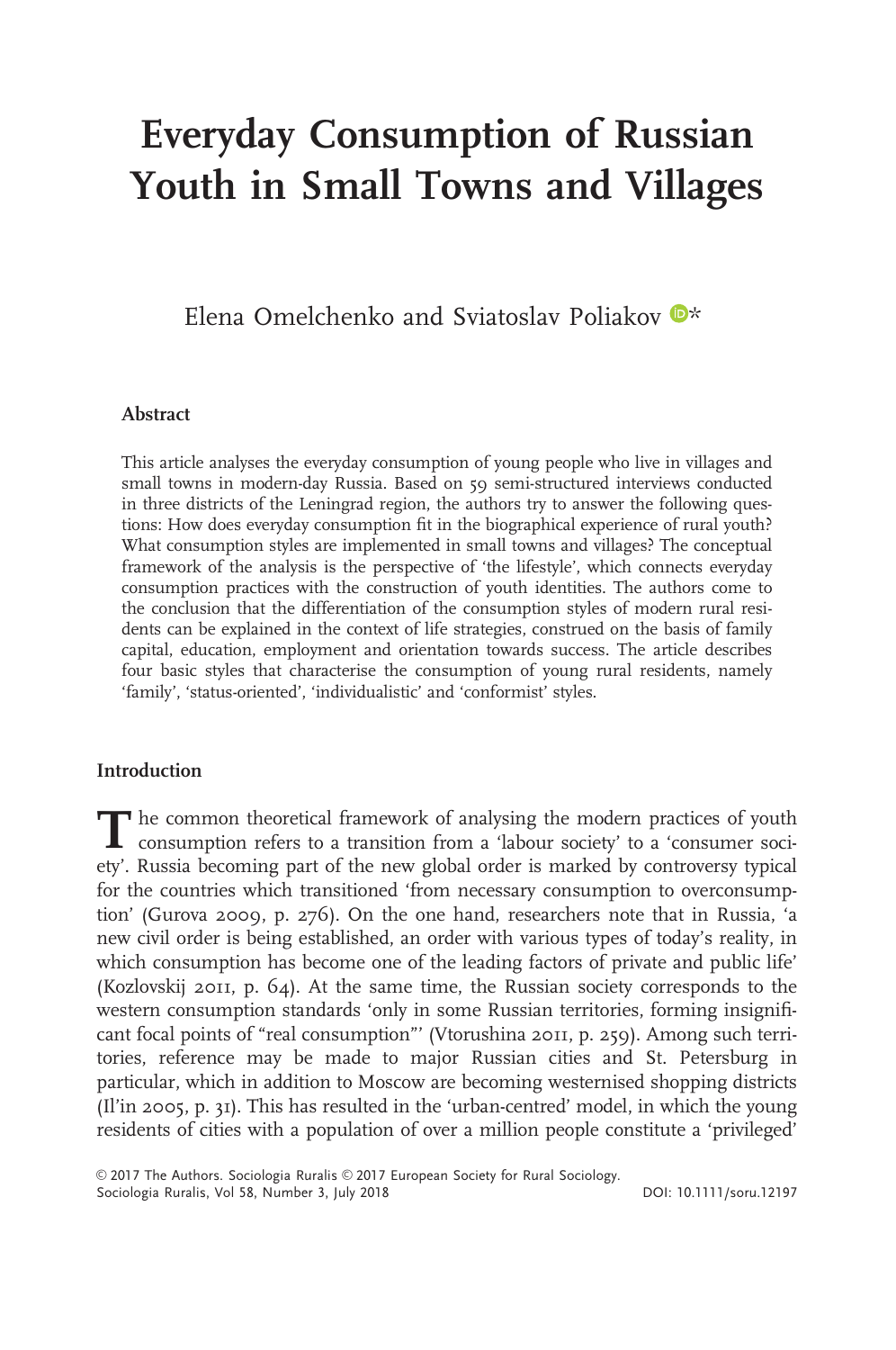research target. It is their consumer experience that is regarded universal and serves as an empirical basis for new theories and concepts of youth consumption. At the same time, their peers who live not in big cities but in small towns and villages are not the focus of research interest and are often marginalised (Mkrtchjan 2014).

Another reason for marginalising rural youth is the perception of the countryside as a relatively closed and conservative society, which reproduces the same consumer behaviour patterns from generation to generation. Rural youth is deprived of individuality and is believed to adhere to the rural lifestyle, unified in its manifestations. In the Russian and particularly in the Soviet historical context, the opposition of the rural lifestyle as 'conservative/reactionary' to the progressive urban one played an important role in legitimising the state policy aimed at blurring the contrasts between the city and the countryside. In the 1930s, individual farms in the USSR were forced to unite into collective ones (kolkhozs) (see Fitzpatrick 1996). Moreover, during these years, the government actively encouraged the migration of the rural population able to work (mostly young people) to the construction of large industrial facilities (Gorbachev 2002). On the other hand, it was at this time that the so-called 'cultural revolution' (Fitzpatrick 1974) occurred, whose main purpose sought was the elimination of illiteracy, spread of universal secondary education and the confrontation of cultural 'vestiges of the past'. Despite the government's attempts to implement a large-scale transformation of the Soviet society, which were accompanied by purges and an increased number of victims,<sup>1</sup> the views of the countryside/collective farm as a space of backward mentality, stagnation and conservatism remained and were well-established in both the academic representations of the Russian countryside and in the daily discourse.

The liberal reforms of the 1990s were accompanied by the destruction of the technological, cultural, economic and social infrastructure and the existing rural-urban cooperation, developed under the command economy, which resulted in a sharp decline of the living standards of rural residents (Efendiyev and Bolotina 2002). These processes exacerbated the problematisation and marginalisation of rural youth. The Russian countryside started to be regarded as a social problem, a permanent crisis zone, and researchers focused only on those aspects of consumption which illustrated the idea of the crisis in the Russian countryside. In this context, the focus of many Russian researchers on the topic of alcohol consumption is representative (Zaigraev 2002; Poltavtseva 2003; Staroverov 2004; Roshchina 2012; Granberg 2015). Furthermore, the increasing migration of young rural residents to cities helped to establish the perception of the countryside as an 'ageing' space, where there is no place for the young. The 2007–2008 global economic recession and the current sanctions crisis of 2014/2015 (Okhotskiy 2016) only consolidated the perception of rural youth as a group struggling with social frustration and migration.

This article has a dual goal. At the empirical level, we strive to make up for the shortage of data on rural youth's consumption, who are often marginalised and rarely become the focus of either youth studies or research on the countryside. The theoretical goal of the article is the synthesis of modern concepts of youth consumption, on the one hand, and the current theoretical approaches to the study of the countryside, on the other hand.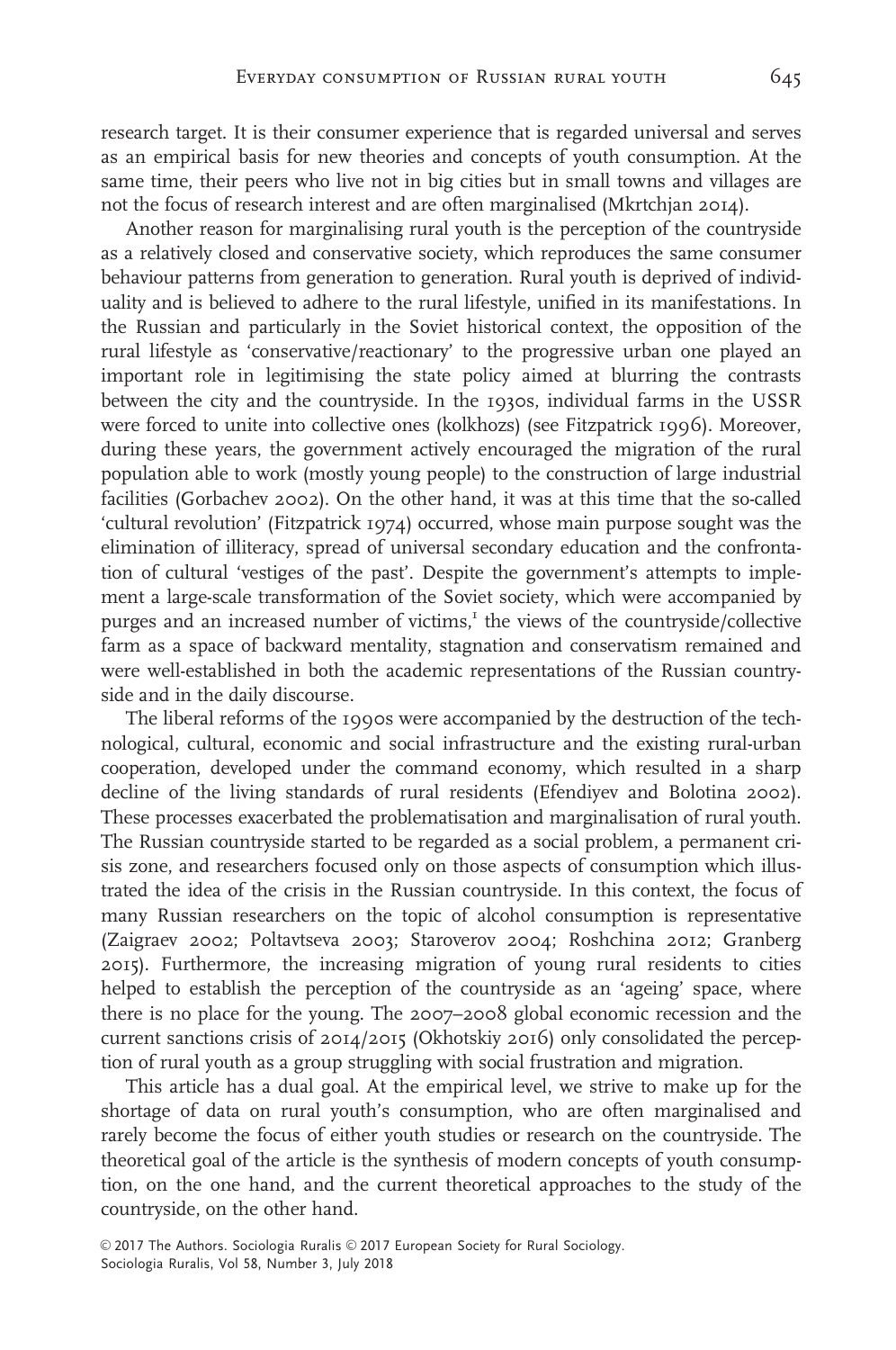Our research questions are formulated as follows: What consumption styles are implemented in the context of small towns and villages? Who adheres to each style? Do rural–urban differences in consumption matter?

# Methodology

The empirical basis of the research is constituted by the materials of 59 biographical interviews with young people living and working in small towns, urban-type settlements and villages of the Leningrad region.<sup>2</sup> The respondents work in different fields and have different levels of education. Men and women are equally represented (29 men, 30 women) in two age groups (31 people aged 20–25 and 28 people aged 30– 35).<sup>3</sup> The respondents were selected based on their work experience and job tenure. This was about/more than ten years for 30-year-olds and three to five years for 20 year-olds. The sample includes staff members of agricultural and industrial enterprises, employees of budgetary and municipal government organisations, private sector employees, representatives of the service and trade sectors, and the self-employed.

Since the study focuses on the labour strategies and consumer practices of rural youth, the sample includes only those municipal districts and settlements that are not part of the urban agglomeration of St. Petersburg. We also assumed that young people who live near the international borders (Estonia, Finland) have specific experience influenced by the availability of international travel, shopping and vacationing abroad. For this reason, they are not included in the sample. The sample demonstrates an even distribution across the three districts of the Leningrad region (Luzhsky district: 21 respondents, Priozersky district: 18, Volkhovsky: 20). Selected places are at considerable distance from St Petersburg – too far for every day travels to work. At the same time St. Petersburg is the nearest city in the neighbourhood for both selected locations.

In the first stages of the study, it became apparent that local youth has a rather high level of mobility within their districts (they live in a village, but work in larger settlements nearby). This is due to the concentration of vacancies in large industries and in trade centres, which are more developed at certain locations and near large cities. Therefore, the main criteria for the selection of informants was their particular age group and a long experience of living and working in the area under study.

The statement of the research goal has determined the choice of the biographical approach as the main method of data collection and analysis, where the unit of analysis is an individual as a separate subject of social life and social relations. This methodological position allows researchers to place rural youth's consumer behaviour into the general social and economic context of late modernity (Giddens 1991), which is characterised by blurred social and economic boundaries and the individualisation of life strategies. The application of the biographical approach in studying rural informants is gaining popularity in Russian sociology thanks to the development of the method of 'reflexive peasant studies' (Shanin 2002; Khagurov 2009).

In order to collect an empirical data set a semi-structured interview method was used, including a biographical block, and a block on consumption, employment, mobility, migration plans and the meanings of success (social and individual).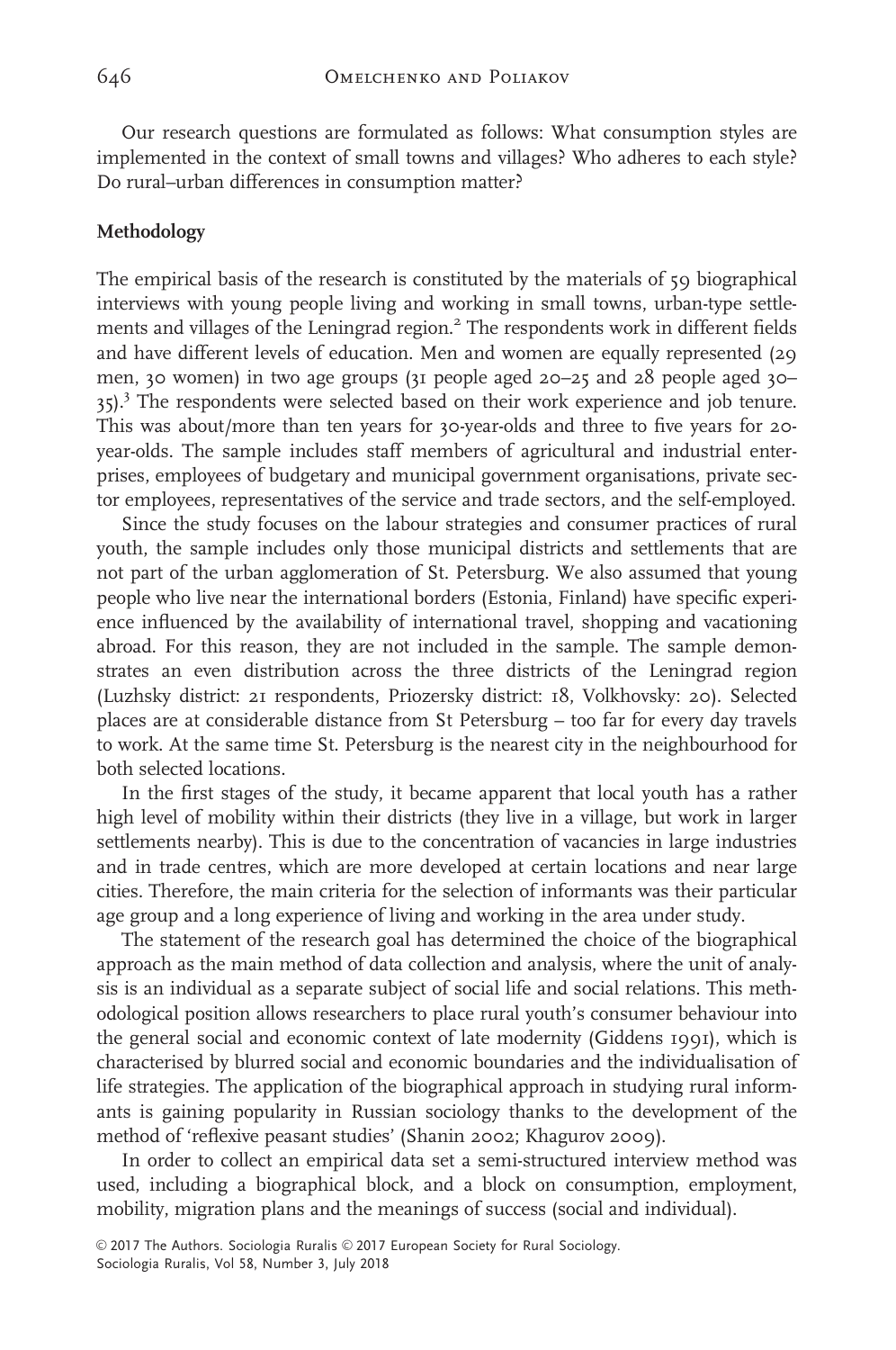The data was analysed in QDA Miner Lite – Free Qualitative Data Analysis Software using procedures of descriptive and open coding (Corbin and Strauss 2014; Saldaña 2015). First, we determined relevant topics concerning various aspects of everyday consumption and the respondents' views on success and life career. Then, we detected interpretations of each topic using open coding. Finally, we identified several style groups (see below) based on similarities in consumption interpretations on the one hand and on shared views on success and life career on the other.

#### Rural youth's consumption in the context of the academic debate

It can be assumed that the key trend in the academic debate on rural youth's consumption is the shift from the discrete dichotomy 'city' – 'countryside' to the concepts emphasising the flexibility and diffusedness of boundaries, a variety of economic and consumer logics, lifestyles and the patterns of sedentarism and mobility, which can hardly fit into the binary model of 'urban-rural' contrasts (Newby 1977; Berreman et al. 1978; Lynch 2005; Paciorkovskij 2010; Halfacree 2012). Marsden (1999) notes that the modern countryside is increasingly becoming a 'postindustrial village', characterised by all the strategies that are typical for urban consumption. The term 'rurbanisation' (Eaton et al. 1980; Dagevos et al. 2004; Overbeek and Terluin 2006; Overbeek 2009) conceptualises the process of the transformation of rural spaces in the course of the so-called urban pressure, implying economic diversification, migration, development of the transport infrastructure, and the diffusion of modern telecommunications. In the course of rurbanisation, urban and rural areas become similar in terms of their social structure, occupational patterns, consumption standards and lifestyles.

The modern rural area in Russia reflects the shift from agricultural production as the most important asset of rural regions to the consumption of rural goods and services, which Dagevos et al. (2004) refer to as a 'vital characteristic of this process of "rurbanisation"' (53). Since the collapse of the Soviet Union, the number of workers in the agricultural sector has declined from more than half to one-third of the total working-age rural population (Tikhonova and Shik 2008; Bondarenko 2011). In our study, agricultural workers constitute only 10 per cent of the sample. Many rural informants work in district centres: in the manufacturing and trade industries, and in the municipal and the public sectors. However, there are also many cases when residents of district centres find employment in rural areas. The latter is usually the case with rural administrative authorities and top managerial positions in agricultural holdings.

In this instance, we can refer to such distinctive features of rural locations included in the study as a relatively well-developed retail and services infrastructure, represented by grocery stores and stalls, sweet shops, bakeries and bank branches. Thanks to this, a young rural resident is integrated into the system of market relations typical for big cities, and his/her consumption is predominantly constituted by market-based consumption.

Another issue is the landscape of rural settlements: there are one- and two-storey houses next to multi-storey panel blocks of flats, and the number of the latter is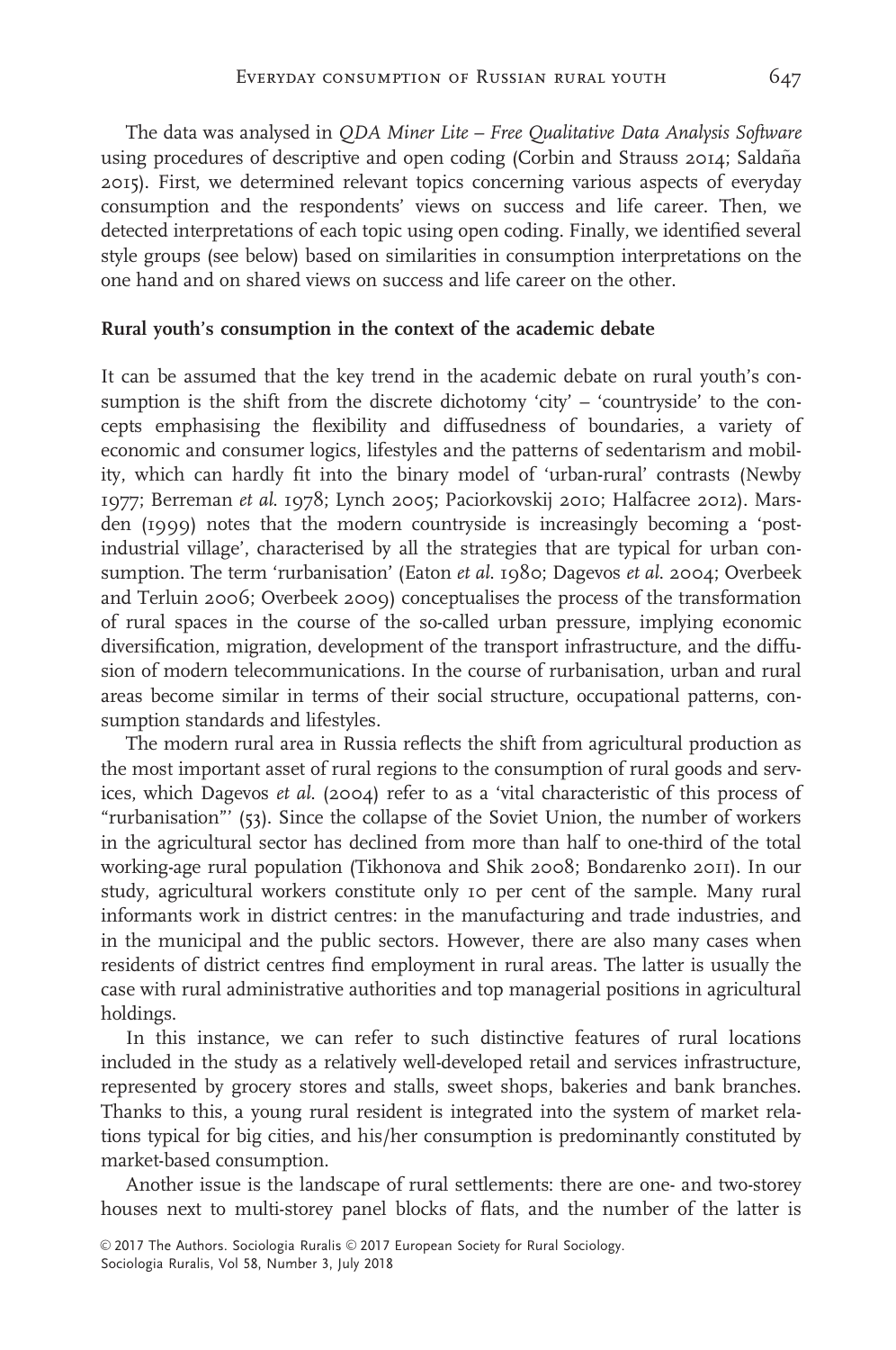constantly increasing. Several young rural residents do not only consume similarly to 'city residents' but are also born and live in standard flats, accustomed to the 'urban' standards of domestic comfort and the associated patterns of consumption from their childhood.

A significant impact on the pace and nature of rural life is also exerted by the inter-district mobility, which is particularly characteristic of young people: regular trips to the district centre and St. Petersburg for work, studying, leisure, entertainment, and meetings with friends and family are an integral part of young people's everyday lives. An important factor pertaining to the process of rurbanisation is the fluidity of boundaries between 'rural' and 'urban' youth: many young people living in district centres are first-generation city residents. After moving to the city for permanent residence, they tend to keep in touch with classmates, friends and family members who remain in the countryside.

In addition, this transformation of Russian rural spaces is accompanied by the process of suburbanisation (Jackson 1985; Mieszkowski and Mills 1993; Mason and Nigmatullina 2011), meaning that young people (mostly couples from big cities) are moving to the countryside for permanent or temporary residence, attracted by healthier living conditions (Bolotova 2002; Kulyasova 2004; Kulyasov and Kulyasova 2008; Shubina et al. 2014). The process of suburbanisation is encouraging the diffusion of the 'rural' and 'urban' lifestyles and closing the gap between them.

Undoubtedly, a significant impact on bridging the gap between images and lifestyles of the city and the country, as well as the formation of sufficiently stable relations and interactions is caused by information technology and new media becoming a part of everyday communication. Studies (Logunova and Davydov 2011) show that Russian rural residents are active users of the Internet, and the information gap between the city and the countryside is mostly being bridged thanks to its increasing coverage and use (Logunova and Davydov 2011), particularly that of mobile Internet, as it is the cheapest way to gain access to the Net. The rural locations in question have cable television, an Internet provider, and easy Internet access for phones and tablets via mobile modems and mobile Internet. Global network resources facilitate the convergence of 'urban' and 'rural' consumption patterns and standards.

At the same time, the boundary between 'the city' and 'the country' is not completely destroyed, and it is still an important constituent of social reality and an attribute of symbolic positioning. It can be said that the modern countryside has partially discarded the stigma of consumer deficit and lack of product range; however, it is still marked by a 'career deficit', a limited range of career opportunities, and status mobility: there is a lack of jobs, and as a result, limited financial resources, which in their turn significantly narrow the horizons of rural youth's consumer opportunities. Along with the general focus on the consumption of goods, there still remain traditional 'rural' practices of food self-sufficiency: horticulture, gardening, and animal husbandry, which may not play a significant role in the consumption of today's youth, but do exist as a background component of everyday life.

Finally, the phenomenon of a 'close-knit social community' remains important in rural areas, implying 'intensive communication' (Logunova and Davydov 2011, p. 41) and 'interweaving of family and neighbourly relations in the fabric of the work ones'.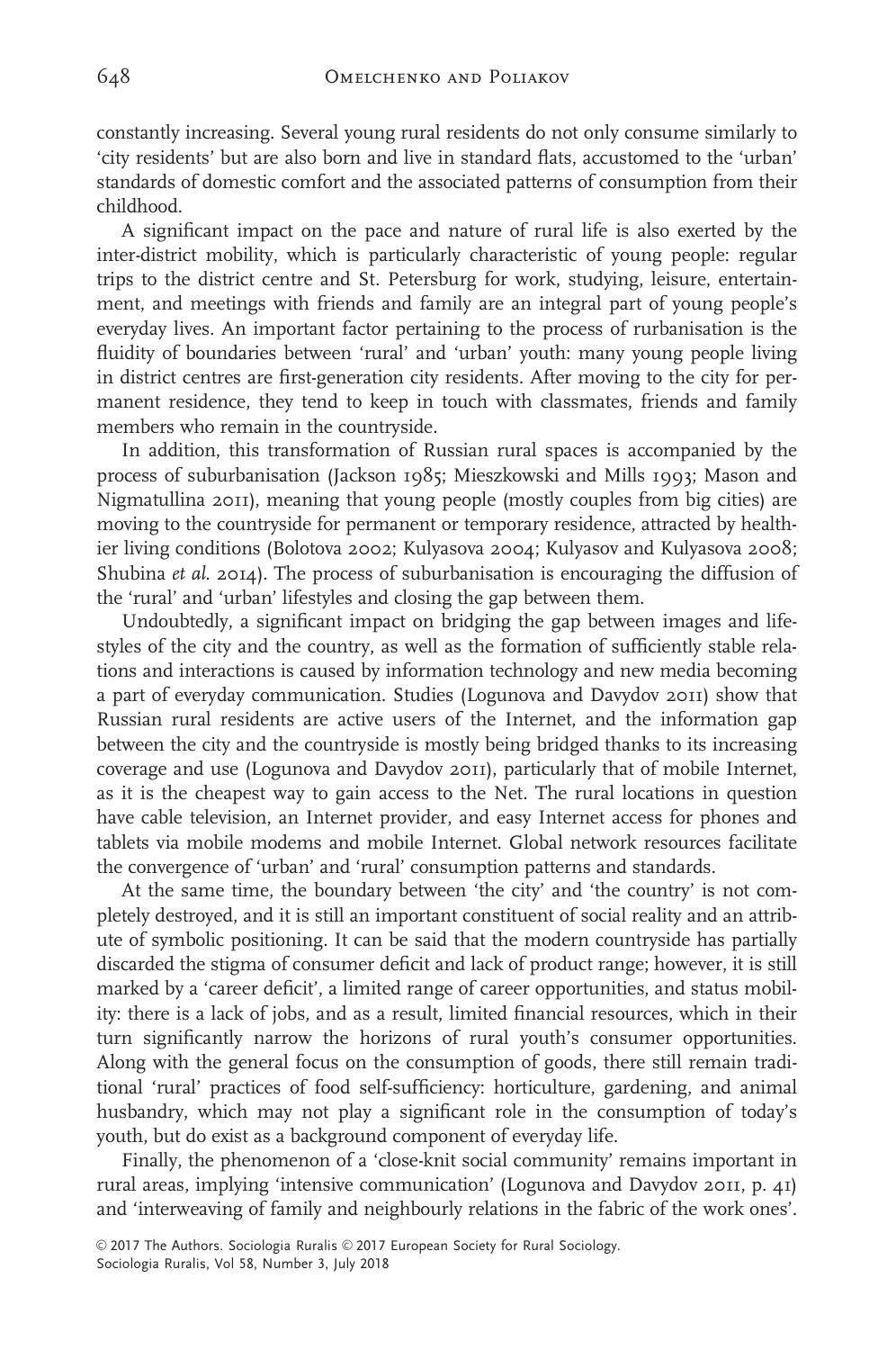Rural youth are included in rural communities, and they often identify themselves as members and participants of a particular one.

The distinctive features of such communities are the alienation from 'outsiders' (not to relatives and not to people from this village) (Little et al. 2005; Dyatlov 2008), low tolerance to individuals who, for some reason have deviated from the norms of rural life (Li 2011; Sortheix, Olakivi, and Helkama 2013), the dominance of the patriarchal gender stereotypes, in particular with regard to the professional and career role of women (Bezhan-Volk 2003; Olson and Adon'eva 2016).

The factors considered in this context determine the space and the scope of opportunities and limitations where rural youth's consumption patterns are formed. We analyse the consumer behaviour of rural youth from the perspective of 'the lifestyle' (Chaney 1996, 2002; Miles 2000; Omelchenko 2004), which connects everyday consumption practices with the construction of youth identities. Therefore, we assume that, just like their peers from cities with a population of over one million people, young rural residents are included in the context of 'late modernity' and can design their own 'lifestyle' – not through the assimilation, adaptation and mechanical reproduction of the existing social norms, but by acquiring the skills of self-sufficiency, organising their life as an open process (Giddens 1991) and choosing social, cultural, and economic resources as modes to express and assert their individuality (Chaney 1994; Bauman 2000). Thus, the standard biography has became 'elective', 'do-ityourself', broken-down (Beck and Beck-Gernsheim 2002, p. 24), 'a choice among possibilities, homo optionis' (Beck and Beck-Gernsheim 2002, p. 5). Lifestyle is defined as a 'freely chosen game' in contrast to the way of life associated with a more or less stable community (Bennett 1999, p. 607).

In our opinion, the core of the lifestyle is constituted by the meaning of success (personal, professional, social) and the acceptable (available) ways to achieve it (Omelchenko 2002). This meaning helps people make pivotal choices and separate the significant from the non-essential, the desirable from the unacceptable. Lifestyle strategies, including the ones expressed in consumption, are construed in the context of maturing with the use of family, cultural, economic and professional capital. Without excluding the impact of rural residence on the development of a consumption style, we, however, see it as a structural context, along with the gender, employment and education of the informants, as well as the socio-economic conditions of a particular location. A consumption style is regarded as one of the aspects of a lifestyle in general.

# What consumption styles are implemented in the context of small towns and villages?

Following the theoretical ideas listed above, consumer style can be represented as the sum of one's consumer behaviour (What and how do they consume?) and one's ideas about life career and success. We identified rural youth's lifestyles using the following process. First, data from relevant thematic blocks was encoded using a template of a priori codes and distributed according to the relevant topics (see Table 1). At the second stage we used open coding with the grounded theory technique in order to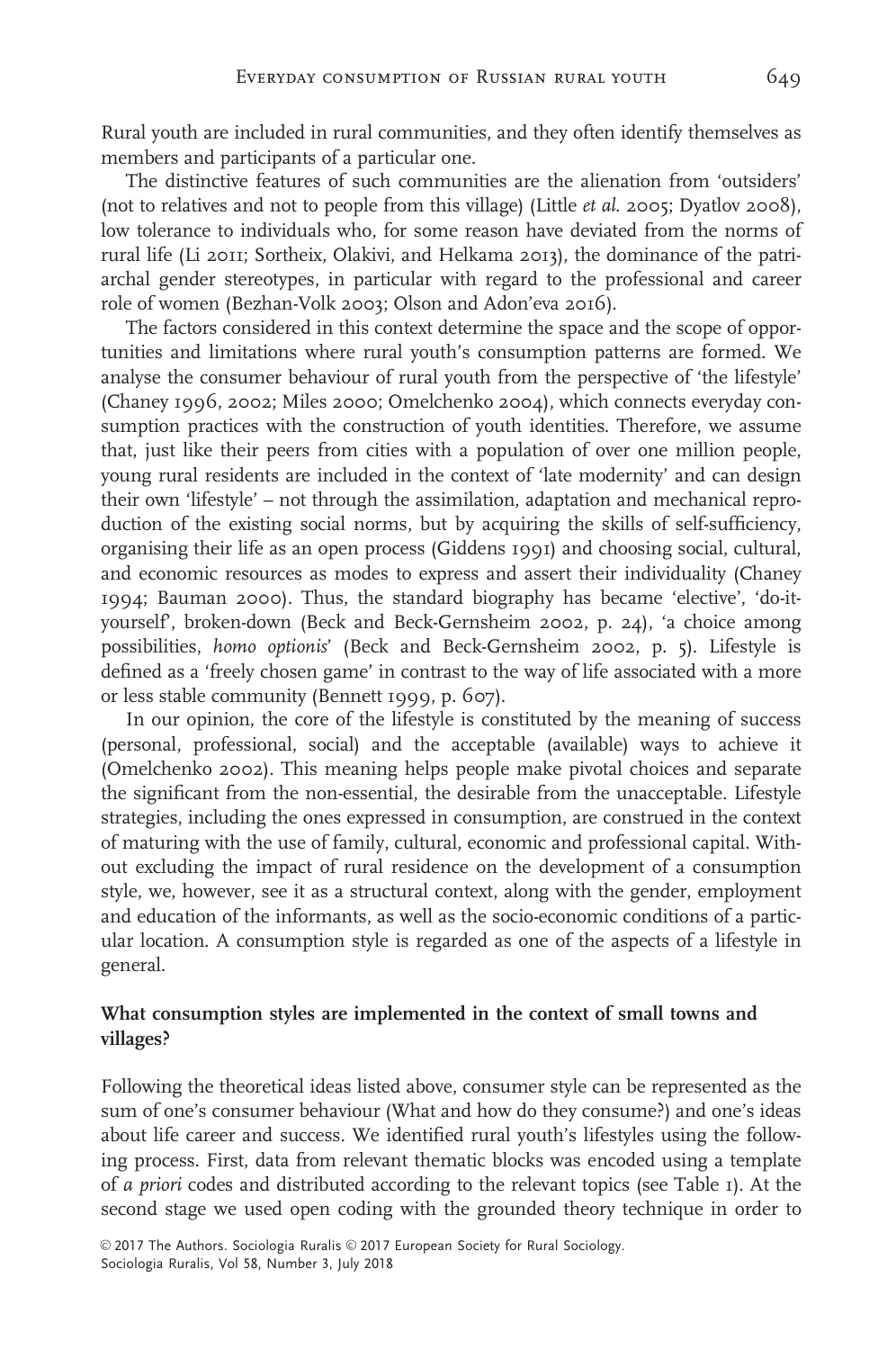| Categories              | Subcategories               | Codes                                                                               |
|-------------------------|-----------------------------|-------------------------------------------------------------------------------------|
| Consumption             | Goods                       | Clothes and shoes<br>Food                                                           |
|                         |                             | Gadgets<br>Household consumption<br>Car                                             |
|                         | Making purchasing decisions | (Other) big purchases<br>Subjectivity<br><b>Motives</b><br>Circumstances            |
|                         |                             | Shopping locations<br>Opportunity for food production'                              |
| Success and life career | <b>Success</b>              | Personal<br>Professional<br>Social                                                  |
|                         | Career                      | Plans for the next $1-2$ years<br>Plans for the next $5-10$ years<br>Future, dreams |

# Table 1: A priori codes

parcel out the interpretation of each topic (code, subcategory or category). Then, the informants were divided into groups according to two grouping principles: (1) those who consume and interpret consumption in the same way, (2) those with similar ideas of success and life career. Finally, the two groups were compared in order to find matches, overlaps, and inclusions. Socio-demographic characteristics (age, gender, marital status, employment, position on the labour market) are used to identify style groups, as well as to explain variability within the same consumption style.

Relying on the empirical data obtained through interviews with rural youth, we distinguish four consumption styles: family, status-oriented, individualistic, and 'indifferent'.

# Family style

This style characterises the consumer behaviour of informants who connect their own life careers with marriage and self-realisation as spouses and parents:

'My goal is to build a house, have a big family – so that I have at least three children. This is my goal. So that people won't point a finger at the person and say that he is a lousy guy and spoils everyone's life but enjoys the fruits of others' labour  $-I$  do not want this. A successful person. I look – here is a man in a suit with a briefcase and a good watch, going to work, but is he happy? If he likes that he earns a lot of money, probably it is a good thing, and perhaps he is successful. As for me, I come home, I take my child in my arms and I am satisfied that I have a small child, I know that in the future I will probably have another one' (male, 30, livestock expert).

Within the family consumption style, the already existing married couples adhere to the principle of 'children deserve the best': children's consumption is considered to be a 'barometer' of a family's well-being and the criterion of successful parenthood: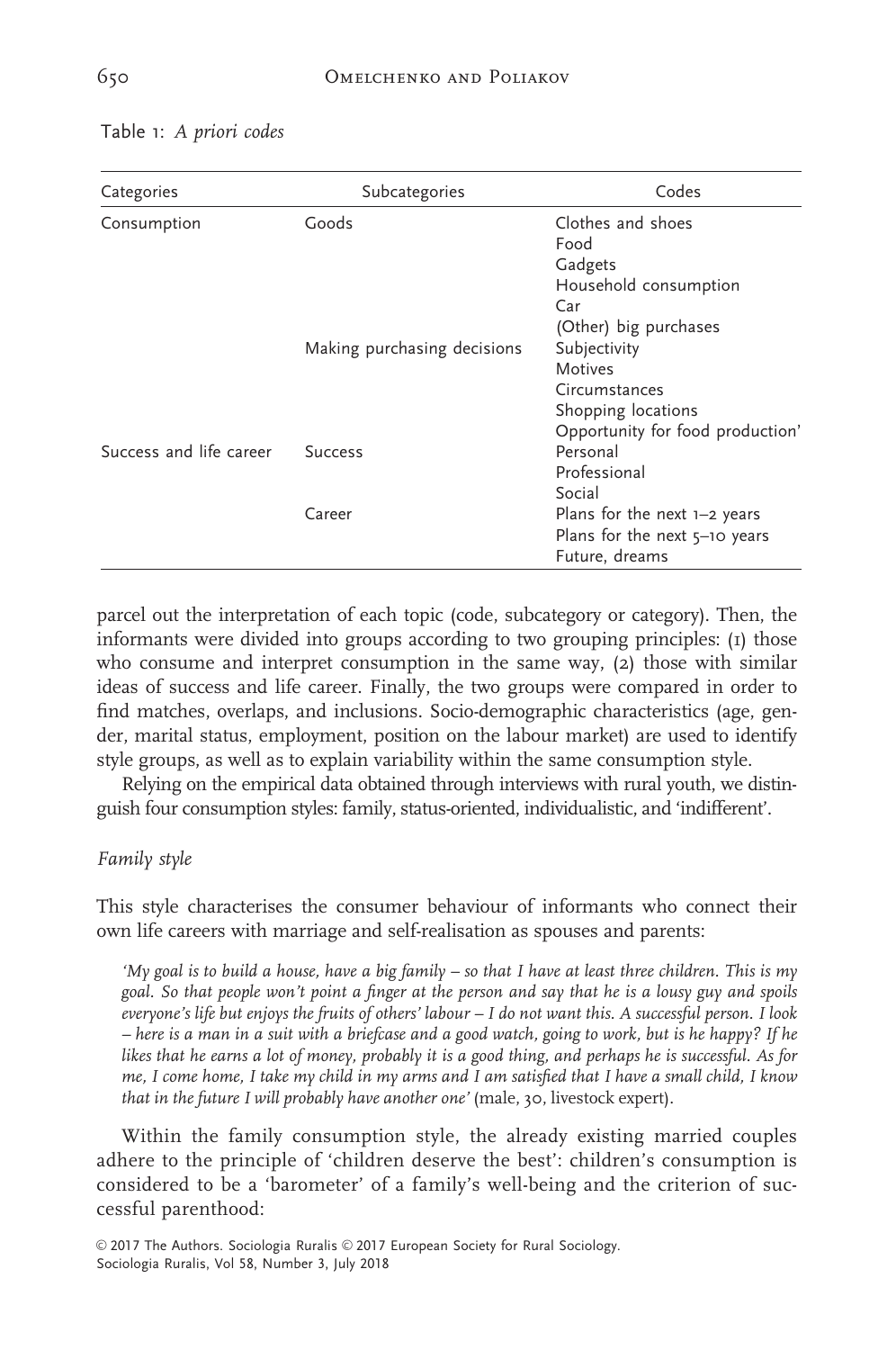'What can you easily spend money on? Respondent: (thinks). I guess on children, it's more likely. I want them to be dressed well and beautifully, and the kids themselves ask for this... ' (male, 30, livestock expert).

The consumption of adult family members is often based on the remaining funds and focuses on meeting the basic needs. Saving practices pervade the entire system of everyday expenditures: from food to clothing and home appliances. Things are purchased only if they are necessary, and their pragmatic features, such as functionality, durability and convenience, are valued above everything else.

The dominant clothing styles are 'casual' or 'sports (for men)'. As a rule, new clothes are purchased 'once in a season'. Shops and products are chosen according to the following strategy: first, based on the available information (prior shopping experience, advertising, advice from friends and relatives), the respondents decide on a shop or a mall 'where it's cheaper', and they then choose goods which 'are better quality', which they 'like' or which 'suit' them from the 'cheap' range presented in this shop or mall. Footwear is an exception: the informants are willing to spend a bit more on it if it corresponds to their perception of 'quality':

'And which brands of clothes and footwear do you like and buy? Where do you buy clothes? Respondent: Before, I earned less and I used to buy cheaper shoes. I generally prefer more expensive shoes, but not very expensive, still affordable, but more or less good ones. In our town, I like to shop for shoes at "Burgershoes", because they are more practical, prices are more affordable, and the quality is a bit better... ' (female, 34, kindergarten teacher).

Reasonable minimalism in clothes is a distinctive feature of the behaviour of both respondent categories that already have a family or children and those who are just planning to have them in the future. Another integral attribute of the family style is the planning of expenses. Spontaneous purchases are either extremely rare (people say they 'liked the item very much') or not possible at all:

'First of all, my wife says, "We need this and that". I say, "Alright, let's go." So we go ... and choose everything. For example, I come home after a night shift, sleep till three o'clock, which means we leave at three if we plan to buy some appliances. If we need to buy some clothes, then she tells me at the weekend. So we plan two or three days ahead, I mean if we have this thing planned, I don't make any other plans' (male, 31, worker).

A constant lack of time (especially in families with two working spouses) and financial resources underlie the demand for the following economic practices in this category of informants:

1. individual wholesale purchase of food products: food is purchased in an amount sufficient to meet the needs of the family for a long time (a week):

'Interviewer: Tell me please, where do you usually buy things, such as clothes, food for every day? Respondent: I can't say we shop every day. After we receive our salary, we go to buy stuff, not for the whole month, but for a week, for example, meat; and if we need cigarettes or bread, we can buy these at the local shop' (female, 25, milking machine operator).

In this case, the priority shopping place is an economy class chain grocery store: 'Pyaterochka', 'Diksi' and 'Semya'.4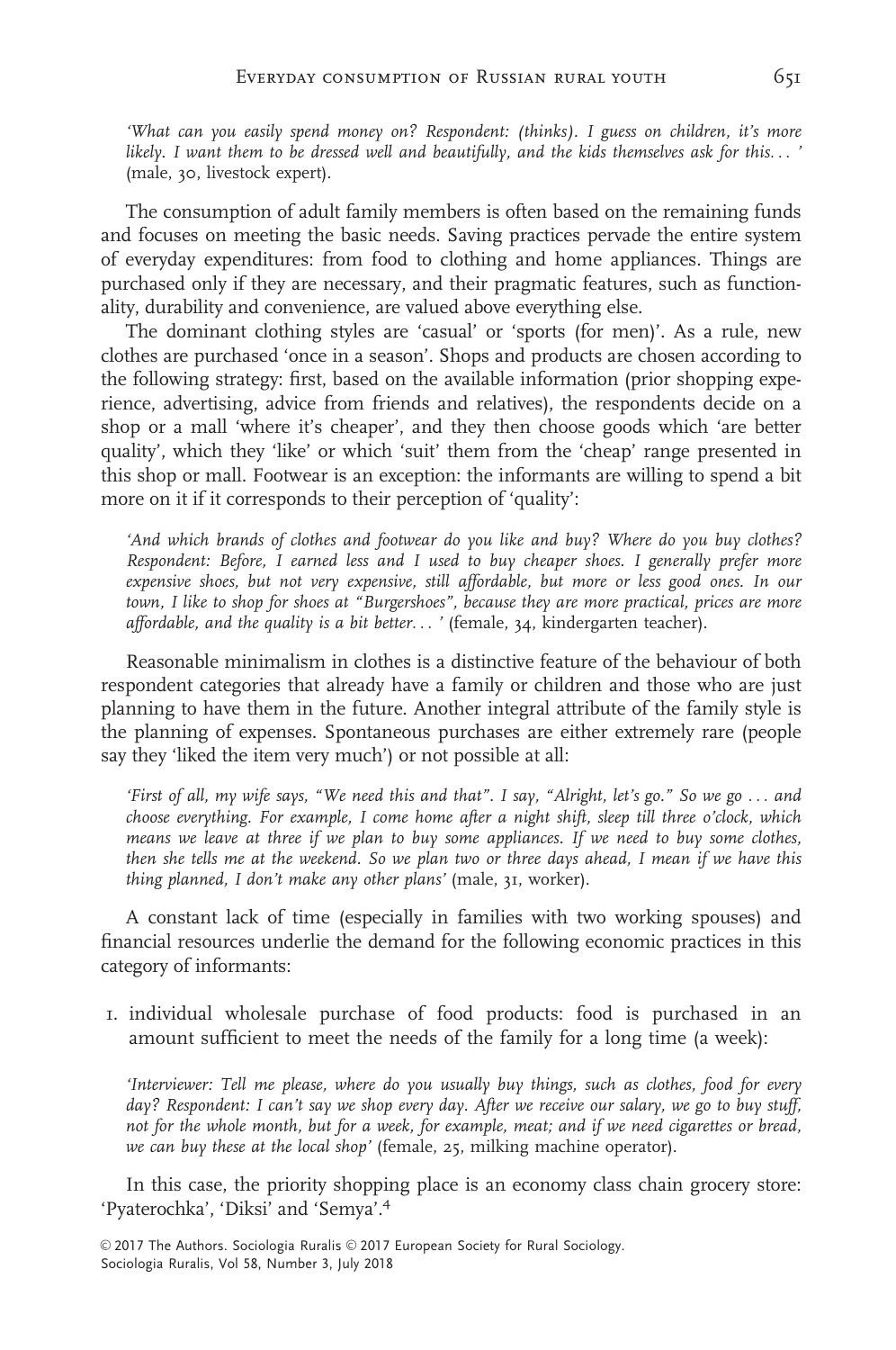2. the tendency to buy everything one needs in one place: at weekends, married couples regularly go shopping to hypermarkets or shopping malls (Mega, Auchan), where they purchase food, clothing, goods for children and (if required) home appliances. Transport accessibility plays a key role in choosing a particular shopping mall: a mall must be located near major roads, which connect the countryside to the city and it must have parking places (as most trips are made by car).

It is worth noting that there is a certain 'gender division of labour' in the matter of shopping: men buy food, while choosing and purchasing clothes for the whole family is usually a woman's duty:

'I usually go to the shop to buy products, food, and my wife goes shopping if we need clothes, she is better at this. It's hard for her now, so I have to do something. It's good that we have a car, we can drive somewhere, bring stuff and go somewhere and look for something while the kids are at kindergarten. On the whole, we both take part in everything' (male, 30, fodder manufacturer).

Home and housing is a key element of self-identity for informants with a family; it is an aspect strongly correlated with their social success. A lot of informants build their own house or are planning/dreaming to build it in the future:

'I want my family to live in one big house eventually at a piece of land... let there be fruit trees, a big house, a big piece of land' (male, 32, veterinarian).

For young people who live in flats, taking care of their homes takes the form of 'permanent' renovation practices, a gradual 'upgrade' of their living conditions (as far as possible and as far as financial resources allow). In both cases, investing in the improvement of housing conditions is considered to be a priority expense category, in which people do not economise and for which they can cut back on everyday consumption.

'Interviewer: So sometimes you want to buy new appliances, right? Respondent: Well, when we want to buy new ones, we do, of course, but only if we have money; if there is no money, then we don't buy new stuff. Besides, now we need to renovate the house, so we are trying to save' (female, 25, milking machine operator).

At the same time, interpretations of domestic comfort gravitate toward the commonly accepted 'average' standards ('like the ones everyone else has'), which include a TV, a washing machine and a microwave oven.

'Family' informants, as opposed to the other three groups, do not tend to distance themselves from the elements of the 'rural' lifestyle, in particular, from working in their gardens. Their land has a double value in their eyes: it is 'an additional way to feed the family' (female, 32, accountant) and an additional source of family income:

'I think it is quite possible in the future to really have a huge yard, have some cows, for example, or chickens, we will be perfectly able to sell these natural products... we have only natural products, like in the past. Well, of course, I would like to have my own business' (female, 21, forewoman at an agricultural enterprise).

Variations of this style of consumption can depend on the informants' cultural capital. For instance, in families where one or both parents have attended higher education,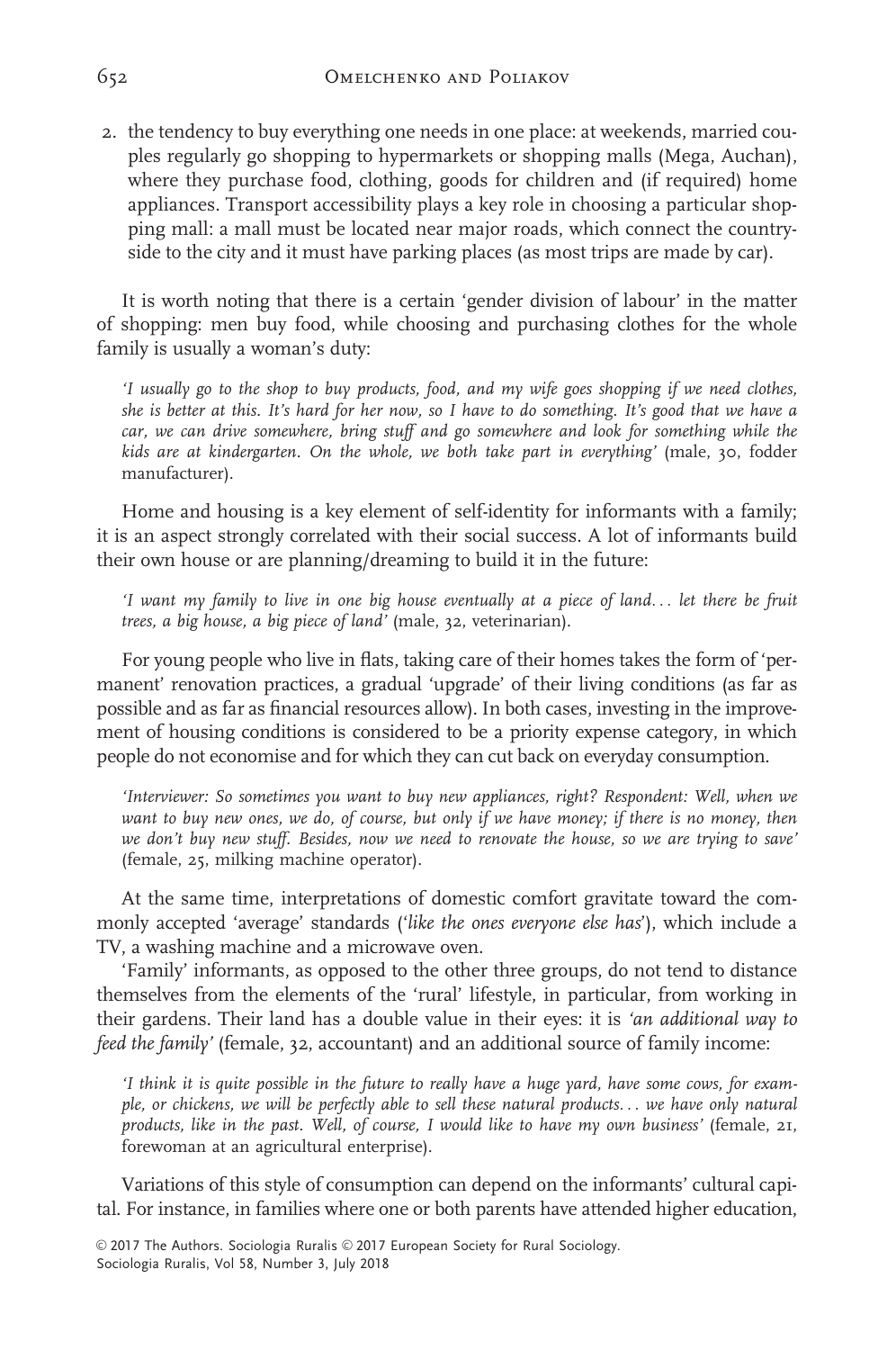in addition to spending money on essentials, toys and entertainment, this approach also includes investments in education and organised leisure (clubs, classes, etc.)

#### Status-oriented style

A symbolic benchmark for this consumption style is the change and strengthening of a class position through professional, educational and economic growth. The decisive factor for choosing this consumption style is the coherence of informants' views regarding social prestige within 'the whole society' and individual interpretations of success. An important role in this context is played by the image of 'the countryside' and 'kolkhoz' (collective farms) as an ontological 'Other', the epitome of low status and lack of prestige. For example, the informants' fashion choices are aimed at distancing themselves from any hints of the status of a rural dweller:

'Again, to dress yourself, to look not worse than others, not some "kolkhoz" style, I mean. Well, again, we choose good quality expensive clothes; we don't buy something that will fall apart in a week' (female, 30, sales assistant).

A similar form of division between classes, which partly coincides with the division between generations, is the refusal to participate in the agricultural practices of food self-sufficiency (horticulture, gardening and animal husbandry) associated with the rural lifestyle and habitus of the older generation:

'Well, mostly it is my opinion, sometimes we tell mum, "Mum, stop spending your time on these vegetable patches, these potatoes, we can buy you some." As to my grandma, she is of the old generation, so she grows these vegetables... ' (male, 25, shop administrator).

Under the new conditions, said practices are either completely abandoned or redefined and legitimised as a form of ('urban') pastime:

'I.: And why do you grow vegetables? Do you like it or? R.: As a hobby, I guess. To do something, because you can't grow enough to eat. What can you eat there? Only during the summer we can eat some of our own herbs, tomatoes or cucumbers' (female, 22, teacher/kindergarten teacher).

An important marker of social success within the status-oriented style is having privately owned housing and a car. Unlike in the family style, where purchasing property and/or a car is driven by family needs, in this case the horizon of consumption is formed by the ambitions of the professional self. As has already been noted, young 'careerists' are sensitive to the public opinion and to the way people assess their professional achievements, whose material correlates are, in particular, a large well-furnished house and an appreciated car brand:

'I think that earning enough money is important, especially for a man. A car is important not only because others will see it, but because this is the first sign that a man can earn money' (female, 24, accountant).

However, the respondents' interpretation of their social career reflects their current employment. Young skilled and semi-skilled as well as sale and service workers believe that a higher status means moving from 'dirty' manual labour to mental, managerial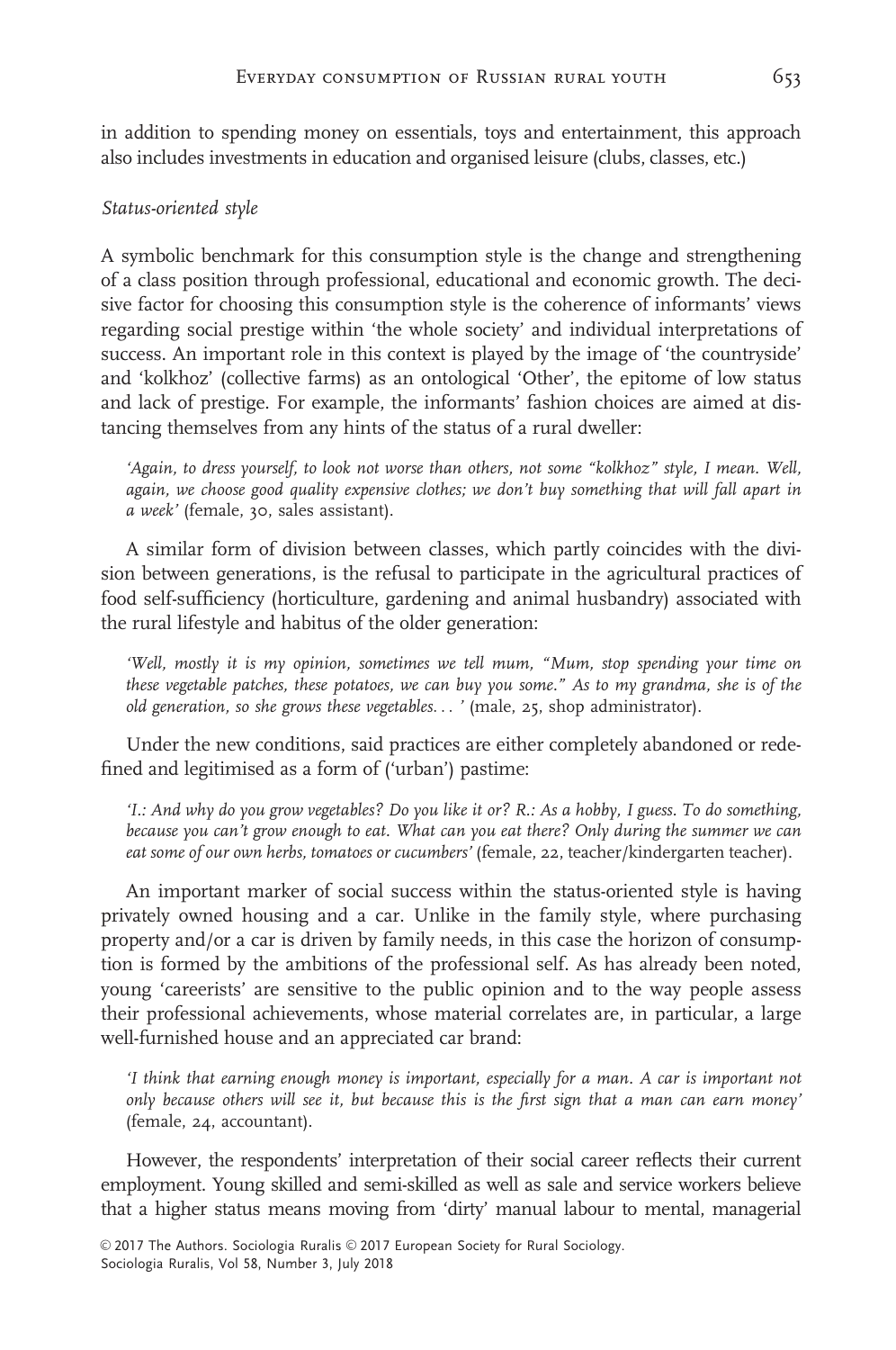'clean' labour. Their idea of what exactly this job is supposed to be is not well-defined: some job. They are not as interested in a specific area of employment as in inter-class mobility. As a result, they see being an accountant, a shop assistant, a teacher, and a manager as prestigious forms of employment. On the other hand, young people with 'clean' jobs – low-tier employees, educators and office workers – usually structure their expectations in the form of a concrete plan. They are oriented towards mobility within the subjectively determined (by birth, level of education, nature of employment) social class.

'I mean, I am going to work in (name of the firm) for some time, get experience in civil cases, then I will find a job in the structure of the agency for internal affairs and get some experience in criminal law, so later I can become a criminal defence lawyer. This is one scenario. Another one is similar: I am going to work at the Prosecutor's office, just live and get my rank and position and serve till I get something stable and a high position' (male, 23, lawyer).

These differences are also evident in the respondents' consumption. The first group plays out their upward mobility through consumption patterns that correlate with their career expectations; that is, they consume in the same way that, as they believe, people with 'clean' jobs do. As already noted, these ideas are rather blurry. Therefore, the narratives of young people from the working class demonstrate the prevailing desire to dress 'well'; however, the idea of 'well-dressed' is reduced to clothes from 'urban' brand shops.

The second group of respondents tends to consider individual (and often family) consumption as a rational investment in their social status. For example, when choosing clothes for work, young 'careerists' take into account how their appearance will be perceived by colleagues, superiors or clients.

Despite the fact that both groups seek to acquire a car as a status symbol, young people from the working class are more pragmatic about buying one: they purchase what they can afford at the moment given the available resources. A car is usually bought after a long period of a targeted accumulation of funds. White-collar employees' consumption often outstrips their actual resources, which is why they often make use of car loans.

# Individualistic style

The individualistic consumption style is characterised by the following criteria of social success: individualism, independence (both economic and independence from the life trajectories imposed by the social environment), hedonism and selfexpression. 'Individualists' construe their biography as a self-made narrative, a story of individual success and achievements:

'To be successful is... let me think (thinks ... well, it means achieving the goals you set. Once I had a goal to get a higher education qualification. I got it and I think that I am successful in this area. I really wanted to be a mother, and I am a mother, so I am successful in this as well. I really wanted to become financially independent by myself, without any lucky beautiful marriages, and this is enough for me, this is success. That's all; probably, achieving what you want is success' (female, 33, teacher).

Individualists' consumption practices, from food to home improvement, are built around the creation of the individual self. They attach great significance to comfort, aesthetics and the hedonistic interpretation of consumption: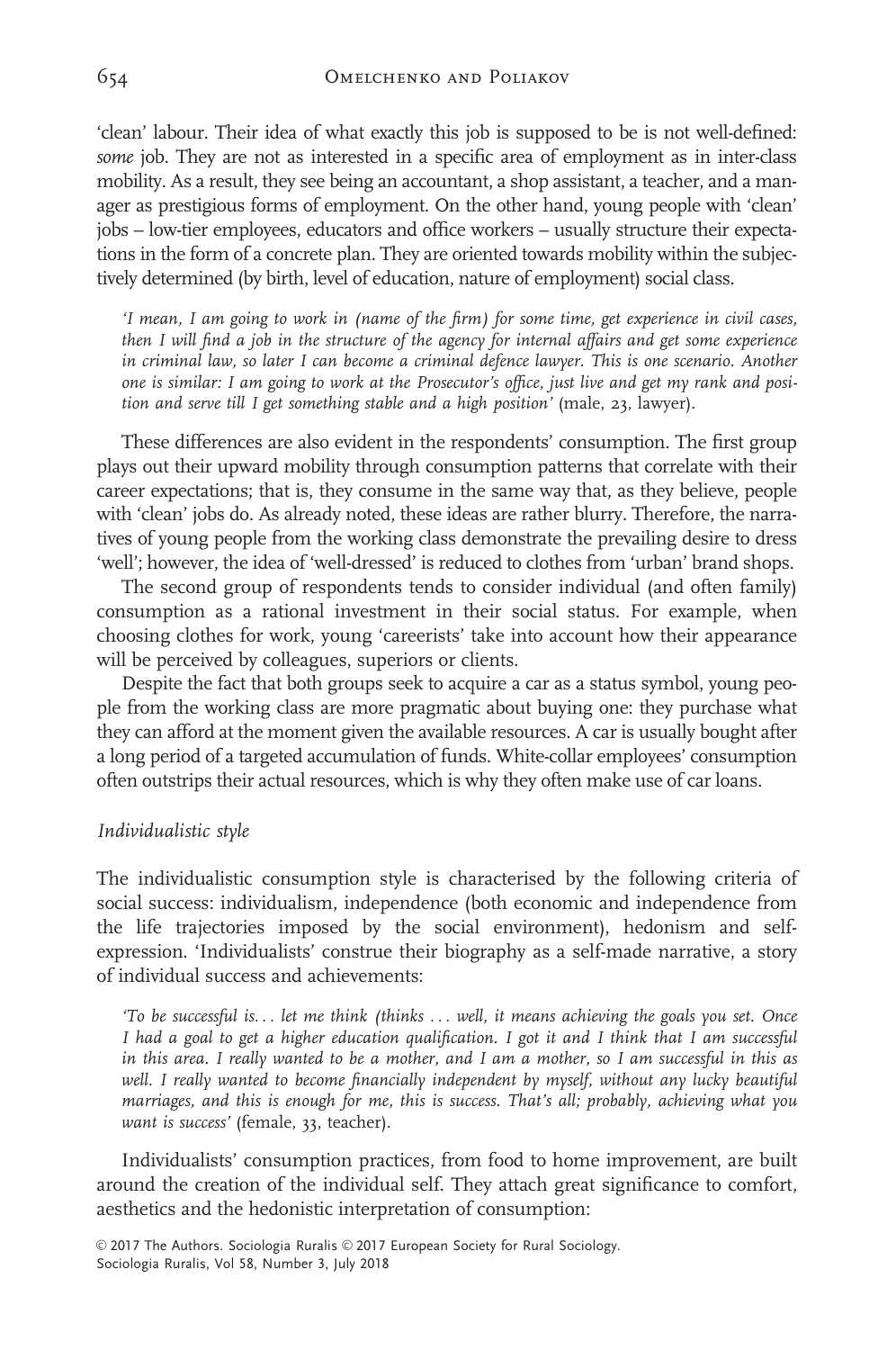'I love beautiful things, I love a good and tasty meal, and now I am doing a renovation, so I have planned to reconstruct my flat, yeah, and I certainly want to buy a car in the future. So all my funds are spent on us, my son and myself. And we have also bought a Yorkshire terrier; we have spent a lot of money on him' (female, 33, teacher).

'Individualists' are well-informed consumers. They are familiar with modern fashion trends and the latest gadgets; however, instead of blindly following the examples of popular culture, they prefer creating 'their own' style. A decision to purchase things is often taken spontaneously, following the principle of 'I saw it – I liked it – I bought it':

'There are some shops. Adidas, Nike. I like Marks  $\&$  Spencer. H $\&$  M is cool too. Because when my wife takes me there, I don't look at price tags. If you like it, you should buy it. In general, it's normal. My mum taught me that; if you like it, it doesn't matter if it's necessary' (male, 26, entrepreneur).

Individualisation in the context of married women's consumption with an aboveaverage income often takes the form of automobile emancipation. It is typical for such families that both spouses have their own cars, selected to suit individual tastes and preferences; and their service is individual rather than a family responsibility. The determining factor in this instance is that the car is bought not 'for business' but rather 'for pleasure' and correlates with the values of free time and personal independence:

'For the purpose... of going to work, well, although here you can get anywhere on foot, I do not know, I just liked it, everyone in my family drives, and I just like driving somewhere, listening to music, going to work by car, or to a shop, or out of town with tents, barbecues, everything is easier when you own a car, you just get in and go. You don't depend on anyone, don't wait for anyone, you can take someone with you' (female, 23, bank employee).

The strategy of the individualisation and stylisation of everyday life can also manifest itself as 'the great refusal' to follow fashion trends ('But no, I do not chase brands. Advertising works, I realise that all of these brands cost a lot' (male, 30, IT specialist) and other forms of mass consumer behaviour:

'Interviewer: You have decided to give up meat, for what reasons? Respondent: Well, first of all, I watched some programmes that meat... Well, of course, first of all, you eat it, and it is an animal that has a soul, just like you do. So this is to start with, and well, I generally decided to try, and you see everything is alright, I manage without meat. It hasn't been a long time, I just started in November but still' (male, 25, shop administrator).

The individualistic style can also be called post-modern because it reflects such essential features of post-modernity as the individualisation of social differences, the reflexive and critical attitude to social institutions and generally accepted patterns of success, and the articulated desire to organise life as an open project (Giddens 1991; Lash and Urry 1993).

# 'Indifferent' style

The 'Indifferent' style cannot be called a style in the full sense of the word, since it is not chosen freely, or even relatively freely, and does not imply any value orientation of consumer behaviour. Ideas about an acceptable/desired life career are formed here with an attitude toward social conformism – 'to live like others':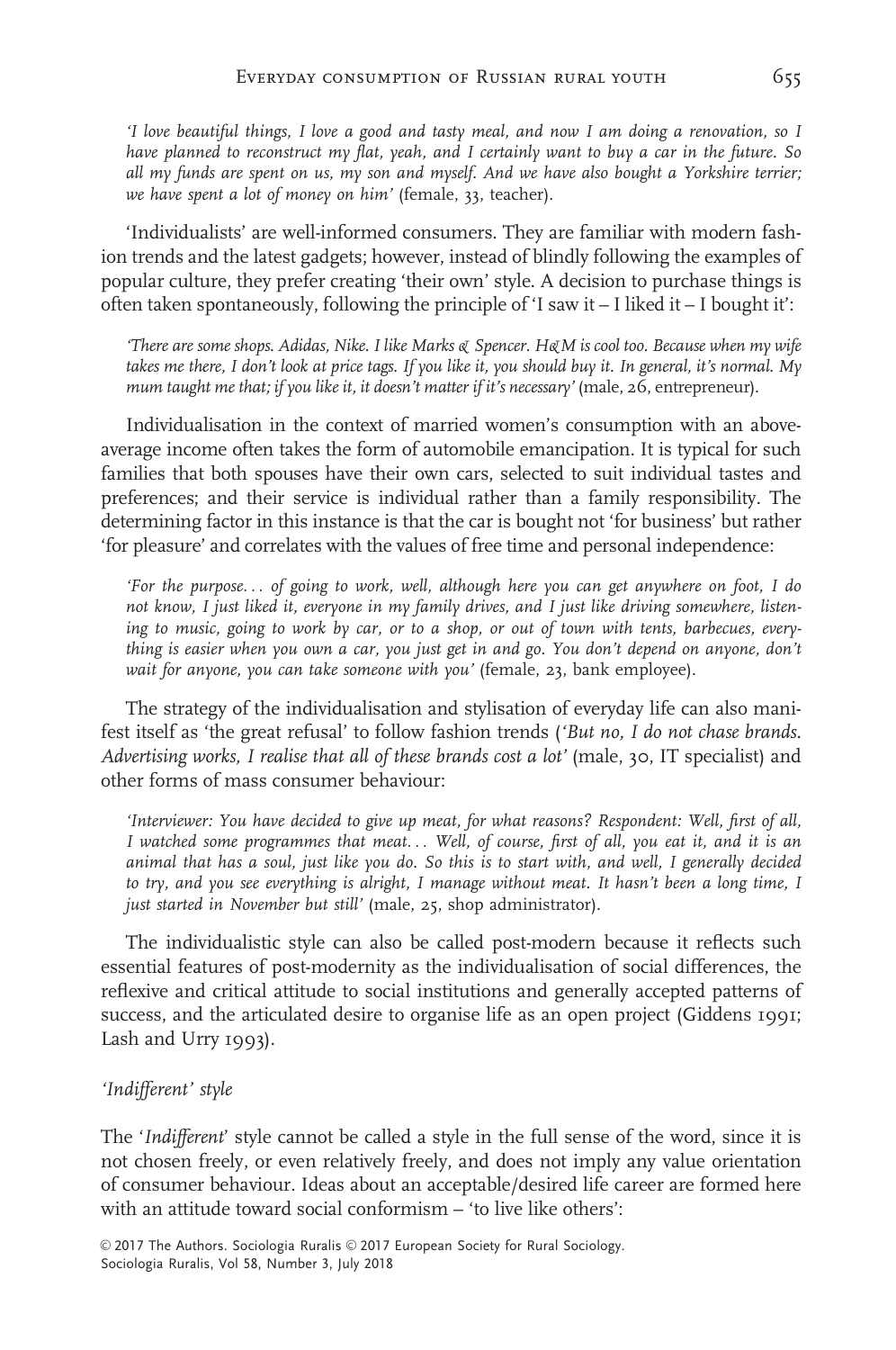'Interviewer: OK. How do you see your future life in general? Respondent: (thinks) How do I see my future life? I don't know... Well, I'll start a family, have a job and will live basically like everyone else does' (male, 21, worker at an agricultural enterprise).

Within the framework of this style, everyday purchases are made automatically, for example, on the way home from work. The choice of a shopping location is determined by the logic of minimising the time spent, focusing on saving personal time and effort: the shop must be located within walking distance from home:

'Here, mainly at the shop near the bus stop. Basically, it is not expensive, and there is everything you need. In Luga, if you need something, there are shops like "Pyaterochka", "Diksi"... all you need is close by. We cannot complain' (male, 21, general labourer).

The same approach prevails in the choice of clothing. Minimalists' do not place a particular focus on what to wear; they have no preferences for labels, brands or practical characteristics of the items they purchase:

'Interviewer: What about clothes, shoes? Respondent: We buy everything in Luga. Interviewer: Do you have any preferences regarding brands? What do you like to wear in general? Respondent: I don't care, I need trousers and a top, what else?' (male, 23, general labourer).

Buying clothes is often delegated to older family members (mothers), or the choice is influenced by friends or acquaintances.

The fundamental difference between the 'Indifferent' consumer behaviour and economical strategies (which are popular, for example, in the context of the family style) is the lack of motivation to gather information in advance and to compare the advantages of goods:

'Interviewer: How do you decide what clothes or appliances to buy? Do you check on the Internet first or go to a shop right away? Respondent: I go straight to the shop and buy... Anyone can write anything on the Internet' (male, 23, tree feller).

'Indifferent' consumers never encourage any improvement of their living conditions. Their participation in the practices of home renovation is determined by the already established system of family obligations, which are not to be questioned: 'We should help the older generation'.

Table 2 summarises the differences between the four consumption styles under four categories: 'food', 'dwelling', 'clothing' and 'car'

# Who adheres to each style?

The family style characterises the behaviour of the majority of young people living in rural areas, regardless of their age or particular area of residence. This style is primarily adopted by married young people – both men and women with one or more children. The majority of the family style representatives are 30 to 35 years old.

The birth of a child forces young people not only to begin solving household problems themselves, but also to change their consumer styles. Among unmarried young people, the desire to start a family usually shapes (1) the consumer behaviour of unmarried women aged 20–25 (2) – skilled und semi-skilled workers both men and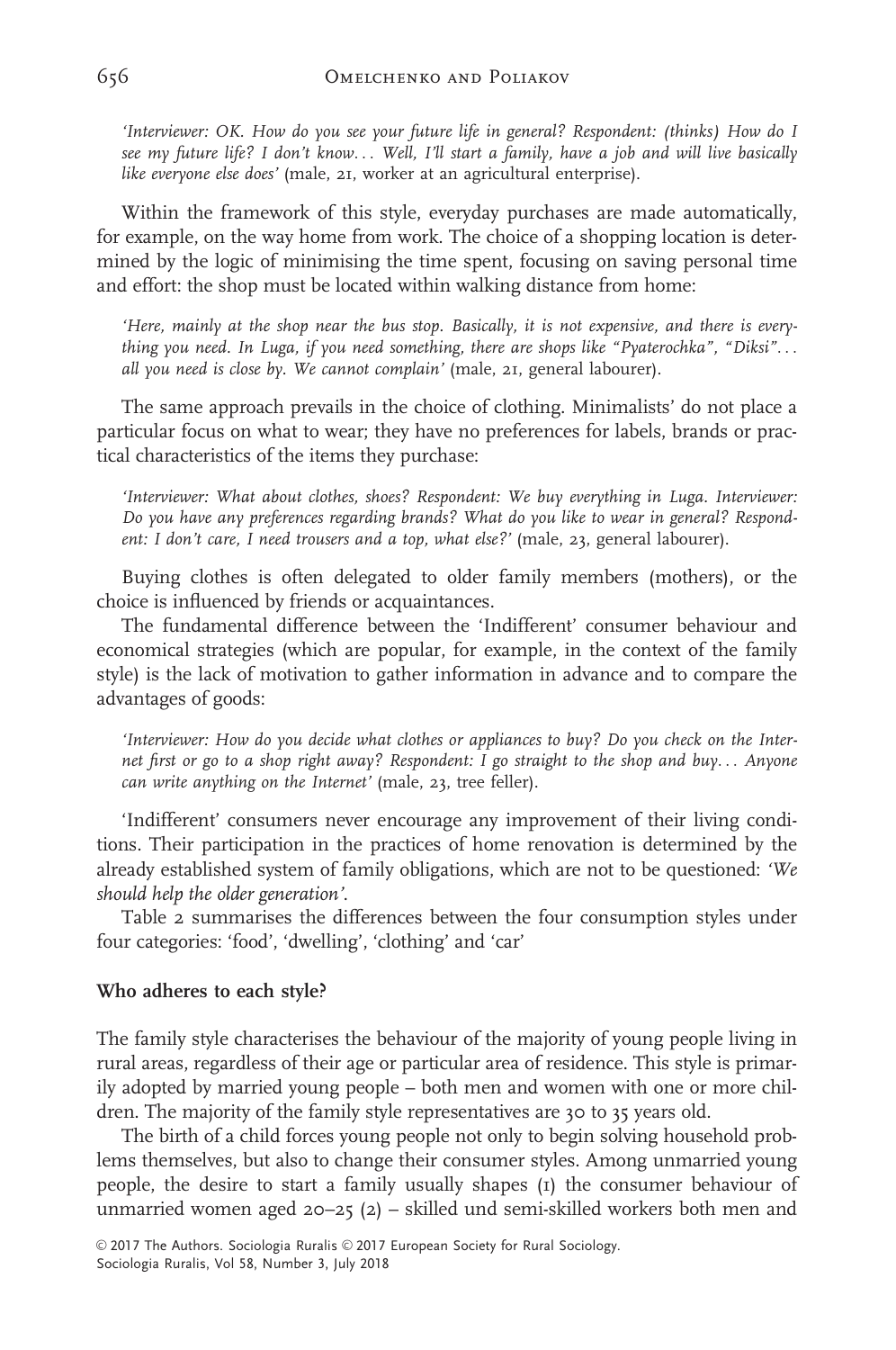|                                    | Food                                                                                         | Dwelling                                                                                                                                          | Clothes                                                                                                             | Car                                          |
|------------------------------------|----------------------------------------------------------------------------------------------|---------------------------------------------------------------------------------------------------------------------------------------------------|---------------------------------------------------------------------------------------------------------------------|----------------------------------------------|
| Family                             | Buying food in<br>bulk (responsi-<br>bility of men)<br>Subsistence agri-<br>culture (garden- | - Home is the<br>symbol of self-<br>realisation<br>- Constant<br>renovations<br>ing, horticulture) 'we are not worse<br>off than other<br>people' | Pragmatism<br>(best price for<br>best quality)<br>Cost evaluation<br>'Children deserve<br>the best'<br>Women choose | Capacity<br>Efficiency<br>Car 'for business' |
| <b>Status-oriented</b> - Commodity | consumption<br>- Distancing<br>themselves<br>from agricultural<br>practices                  | House/apartment<br>as a reflection<br>of high social<br>status                                                                                    | Brand<br>Consumption                                                                                                | Prestigious brands,<br>foreign cars          |
| <b>Individualistic</b>             | Eating what is<br>tasty/healthy                                                              | Dwelling is the<br>expression of<br>one's individual<br>ʻself<br>innovative<br>renovation                                                         | Wearing the<br>clothes they like<br>One's 'own' style;<br>'I saw it $-1$<br>liked it $-1$<br>bought it'             | Car 'for pleasure'                           |
| 'Indifferent'                      | Eating what is<br>available/offered<br>economy class<br>grocery stores                       | - Renovations<br>stem from<br>obligations                                                                                                         | Wearing what<br>everyone else is<br>wearing<br>the choice is given<br>to close relatives<br>(wife, mother)          | 'if it works, it is<br>good enough'          |

Table 2: Comparison of rural youth's consumption styles

woman. The half of representatives have higher education. But only a quarter of them have a job that requires a degree.

The status-oriented style is chosen by 14 respondents, 8 men and 6 women; the latter are all between 20 and 25 years old. Most of them are single. This group can be further divided into two subcategories by occupation: blue-collar workers (skilled or semiskilled workers and those employed in the service industry) and white-collar employees (professionals, office staff, and government officials). As mentioned above, the difference between these two subcategories is reflected in their everyday consumption.

Young people practising the individualistic style are a homogeneous group in the socio-economic sense: residents of regional centres with a rather high level of cultural capital (education) and above-average income. They are the most active Internet users of all the four groups. They use the Internet not only for communication and entertainment, but also for self-education in the form of seminars, master classes and conferences. It is among the individualists that we meet young people who have consciously moved to the 'province' from big cities in search of a calmer life and cleaner environment. This is the only group that includes business owners and respondents with above average income.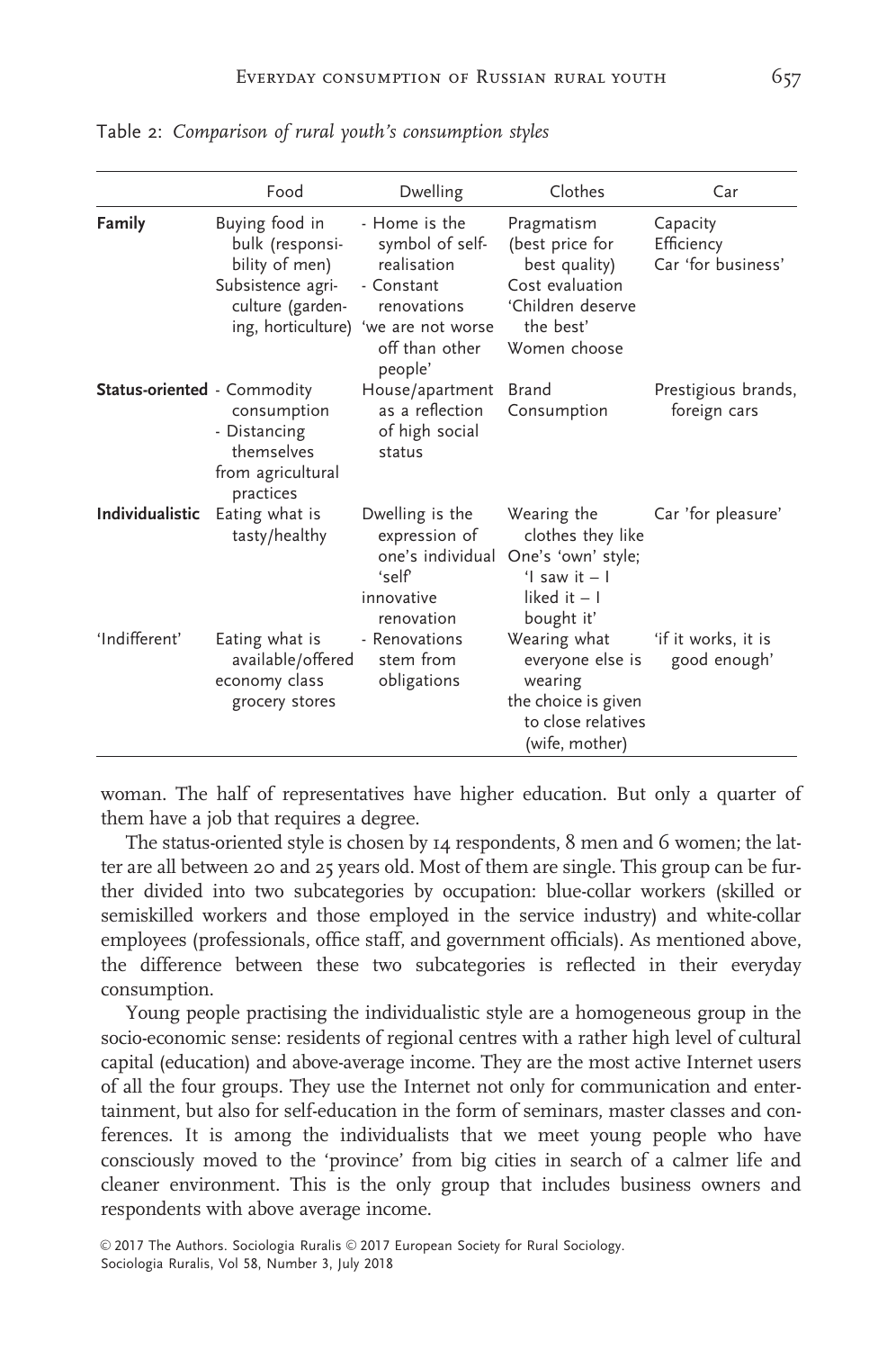|                                                | Family         | <b>Status</b>  | Individlualist | 'Indifferent'  |
|------------------------------------------------|----------------|----------------|----------------|----------------|
| Gender                                         |                |                |                |                |
| M                                              | 9              | 8              | 5              | 7              |
| F                                              | 18             | 6              | 6              |                |
| Age                                            |                |                |                |                |
| $18 - 25$                                      | 10             | 8              | 6              | 6              |
| $30 - 35$                                      | 17             | 6              | 5              | I.             |
| Higher education                               |                |                |                |                |
| Yes                                            | 14             | 8              | 10             |                |
| No                                             | 13             | 6              | ı              | 7              |
| Income                                         |                |                |                |                |
| Lower-middle (less than 30 000                 | 17             | 9              | 5              |                |
| rubles ( $\approx$ 416 Euro) per month)        |                |                |                |                |
| Middle (30-60.000 rubles                       | 10             | 5              | 3              |                |
| $(\approx 416-820$ Euro) per month)            |                |                |                |                |
| Upper-middle (more than 60 30 000              |                |                | 3              |                |
| rubles rubles ( $\approx$ 820 Euro) per month) |                |                |                |                |
| Occupation                                     |                |                |                |                |
| Officials and Managers                         | $\overline{2}$ | L.             | $\overline{2}$ |                |
| Professionals                                  | 5              | 3              | 3              |                |
| Office and Clerical Workers                    | 5              | $\overline{2}$ | 3              |                |
| Technicians                                    | 3              | ı              |                |                |
| Sales and Service Workers                      | $\overline{4}$ | 3              | I.             |                |
| Skilled/semiskilled workers                    | $\overline{4}$ | 4              |                | 1              |
| Unskilled                                      | $\overline{2}$ |                |                | 6              |
| Army and police                                | $\overline{2}$ |                |                |                |
| Self-employee/business owners                  |                |                | $\overline{2}$ |                |
| <b>Martial status</b>                          |                |                |                |                |
| Married                                        | 15             | 6              | 4              | 1              |
| Unmarried                                      | 12             | 8              | 7              | 6              |
| Parenting                                      |                |                |                |                |
| Yes                                            | 14             | 4              | $\overline{2}$ | ı              |
| No                                             | 13             | 7              | 9              | 6              |
| Total                                          | 27             | 14             | 11             | $\overline{7}$ |

Table 3: Socioeconomic characteristics of the respondents

Finally, the 'Indifferent' style is the consumer behaviour of a well-defined social group in terms of age, sex and employment: 20-year-old men, mostly single, who engage in unskilled manual labour and live in villages or small towns.

Table 3 summarises the socioeconomic features and number of youth adhering to each of the styles.

# Do rural–urban differences matter?

Despite the diversity of the styles of consumption, the consumer behaviour of respondents reveals a number of common characteristics that can be considered 'rural'. For instance, the daily consumption of people from rural areas and small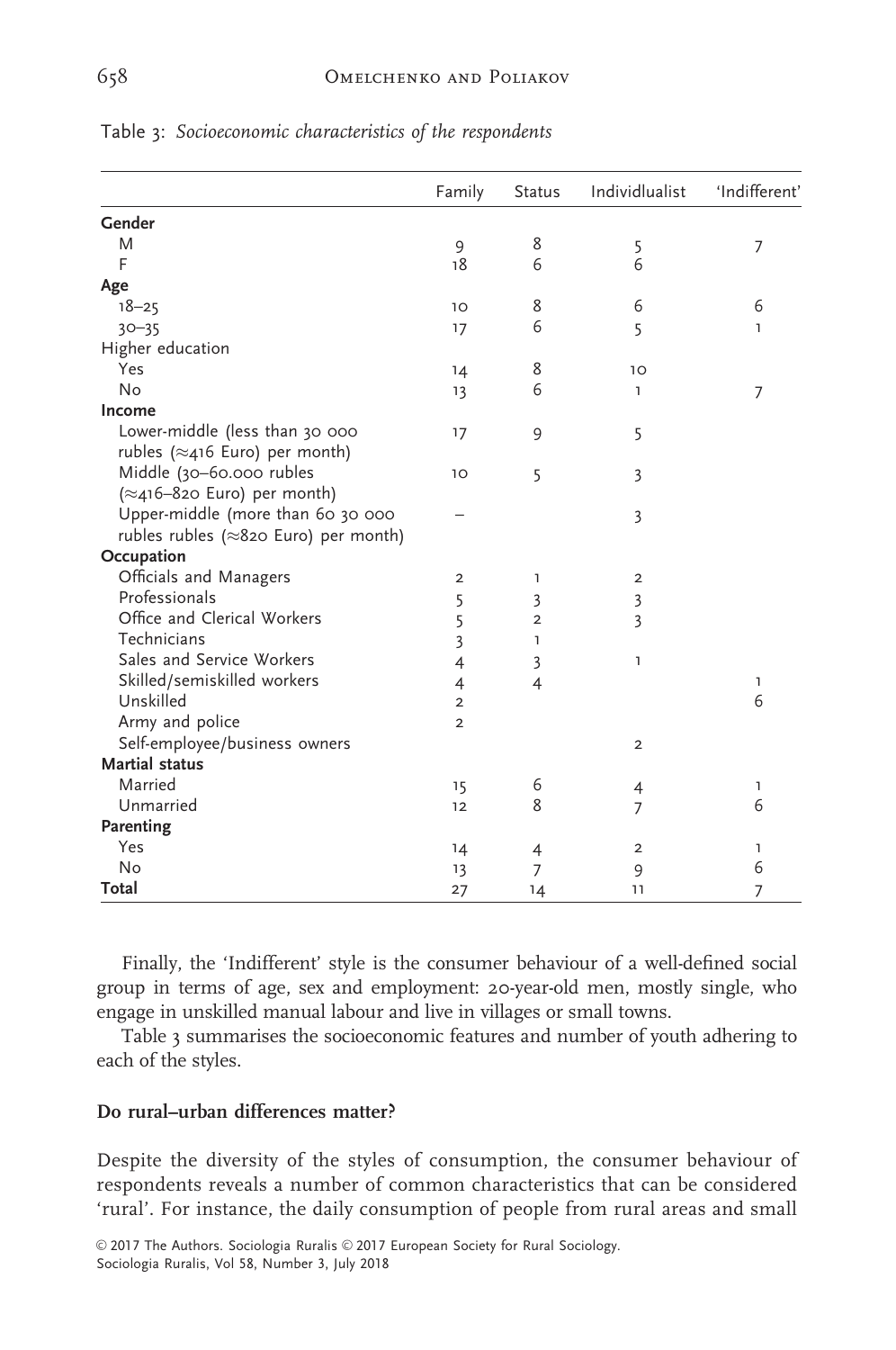towns does not include the catering industry, which is an important part of youth consumption in urban areas (Tinchurina 2009; Omelchenko et al. 2016)

Regardless of their consumption style, young people prefer to cook and eat at home. Eating out is possible only within the leisure and communication practices of 'hanging out, drinking coffee and talking' and even then it does not happen too often, mainly with young people (twenty-year-olds) who live in relatively large district centres. The transfer of these practices to the private space is a general trend manifested here, but what is also important in this respect is the lacking infrastructure of the 'social and cultural' catering and financial constraints of the young rural dwellers themselves.

An unexpected conclusion for researchers was that, despite the ubiquitous spread of the mobile Internet and new information technologies, the respondents do not consider gadgets (mobile phones, smartphones, iPhones, tablets) to be symbols of social status/class, even though urban youth do (see Novikova 2011). The informants' choice is guided by a purely pragmatic motive of sticking to what is 'essential':

'Yes. For instance, now that I have this job, I need Internet access; I know that I will go to court or the registration chamber and that I have a gadget where I can write everything down, where I have access to certain files, the Consultant-Plus system, for example. You can go online, look it up, and you have everything you need. Of course, there are many other functions: video, MP3-player, yeah, but for me they don't matter' (male, 23, lawyer).

The overwhelming majority of respondents consider owning a car to be a necessary condition for career mobility and/or access to work. They either already own a car, or plan to purchase one in the near future. The total motorisation found in all the four style groups can be viewed as a 'rural' response to the underdeveloped transportation system in the rural–urban continuum.

The predominance of the family style in the sample can also be viewed as an attribute of the rural way of life that cultivates the early maturation of young people, as well as their everyday inherent inclusion in the special practices of 'labour education in families' (Shanahan et al. 1996a 1996b), and in the culture of the rural neighbourhood. The prevalence of this style among unmarried women reflects the traditional notion of marriage and motherhood as a mandatory stage in the institutional career of a woman (McLaughlin et al. 1993).

#### **Conclusions**

The urbanisation processes in rural areas take the form of economic diversification, migration, development of the transport infrastructure, and diffusion of modern telecommunications, which transform the consumer behaviour of young rural residents, generating hybrid rural-urban consumption logics. At the same time, these changes are non-linear, and lead to different configurations of 'rural' and 'urban' elements in specific consumer strategies. The consumption styles of young people living in villages and small towns depend on their lifestyles that are chosen on the basis of their economic, professional and cultural capital.

As a result of the analysis of 59 biographical narratives, we distinguish four consumption styles, namely family, status-oriented, individualistic, and 'indifferent'.

The family consumption style describes the behaviour of rural youth who primarily link the idea of a successful life with playing the roles of spouses and parents.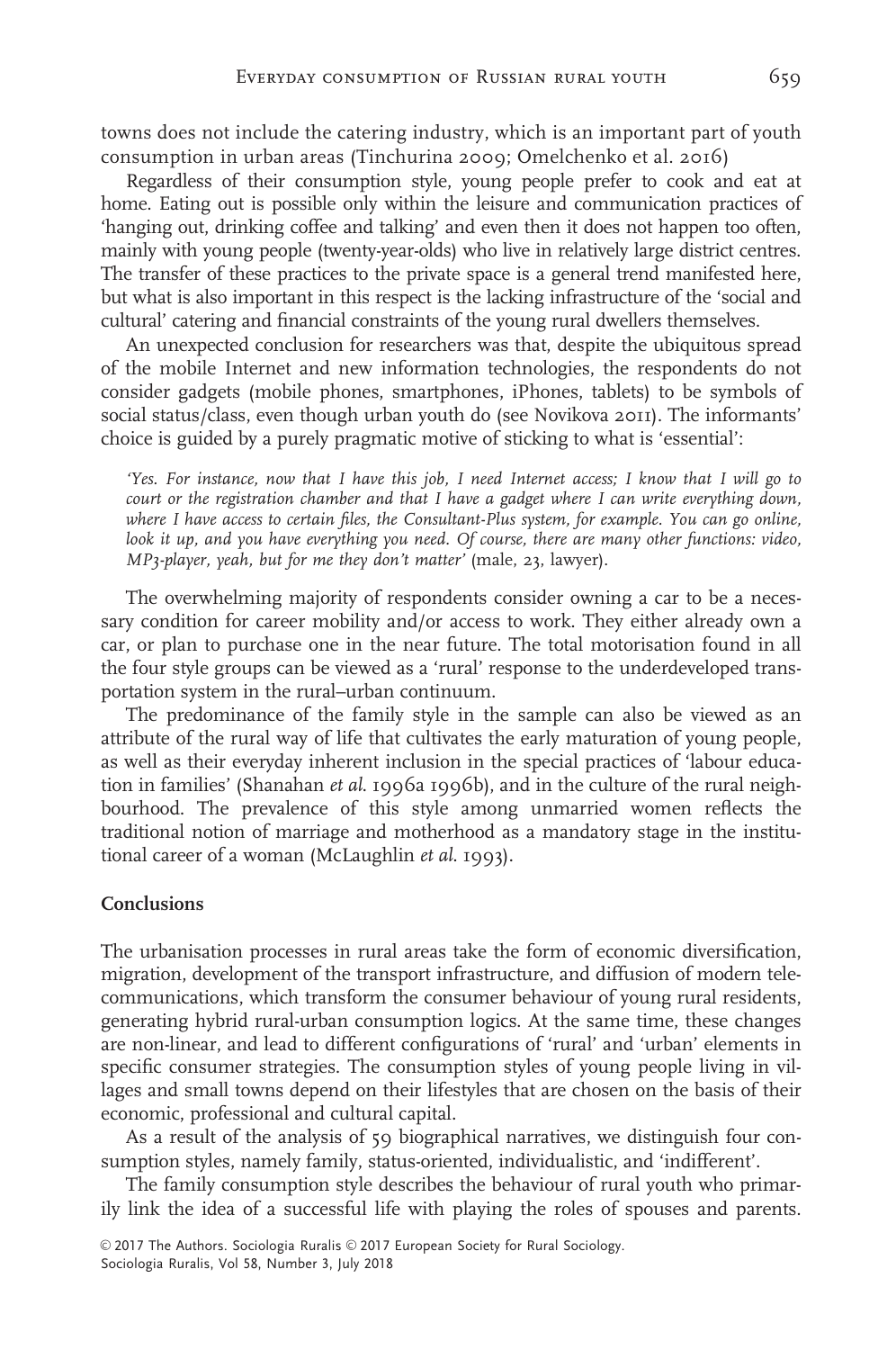This style is chosen by young married couples and by unmarried women in the age cohort of 20–25.

In the status-oriented style, the key role is played by the orientation toward achieving success within 'the whole society'. This style has several variations linked with class differences: young people engaged in manual labour perform upper class consumption, while white-collar workers rationally invest in their careers. 'Careerists' find it fundamentally important to distinguish between 'urban' and 'rural' consumer logics. For them, 'the countryside' is the pole of repulsion, which defines their urban identity.

The individualistic style of consumption focuses on the values of independence, self-expression, and hedonism, and is usually chosen by young people with relatively high cultural and economic capital living in district centres. Individualists redefine and 'rehabilitate' the countryside as a place for a calmer life in a cleaner environment.

Consumption within the 'indifferent style' characterises the consumer behaviour of 20-year-old single men engaged in unskilled manual labour. This 'style' correlates with amorphous, weakly defined ideas about success and a life career. The coordinates of the 'rural–urban' continuum are not relevant in this context, since in this case neither 'the city' nor 'the countryside' has a symbolic value.

Structural factors that hamper the process of (r)urbanisation are the career deficit, underdeveloped leisure and transport infrastructures, and the phenomenon of a closeknit rural community, which retains its importance. For instance, regardless of their consumption style, young people living in rural areas do not have a regular practice of spending their free time in cafés and clubs. Young rural residents' desire for total motorisation is their reaction to the poor transport infrastructure. Finally, the predominance of the family style in the sample can also be viewed as gravitation towards the rural pole of the 'rural–urban' continuum, both from the perspective of success that emphasises the obligatory nature of family and childbearing, and in relation to consumption practices (combining commodity consumption with agricultural practices of food self-sufficiency).

Lifestyle as an individualised 'freely chosen game', detached from the institutes of both traditionally rural and industrial societies, and primarily based on competent consumption of material and cultural goods, is only available to a small group of city dwellers, who, in the context of the 'rural–urban' continuum, have the privilege to enjoy the access to economic and cultural resources. The other respondents view consumption as one of many ways (but not the main one) to demonstrate their identity, other ways being their family, parenthood and occupation.

That is why the typology of lifestyles exhibited by youth living in rural areas and small towns has to take into account the variety of possible combinations of consumption styles, matrimonial and parenthood-related strategies, and strategies used in the job-seeking process and career mobility. Creating such a typology is the next stage of our research project.

#### **Notes**

- \* Corresponding author.
- <sup>1</sup> According to different estimates made by historians, mass starvation, which was provoked by the policy of total collectivisation and affected grain-growing regions of the USSR, took the

© 2017 The Authors. Sociologia Ruralis © 2017 European Society for Rural Sociology. Sociologia Ruralis, Vol 58, Number 3, July 2018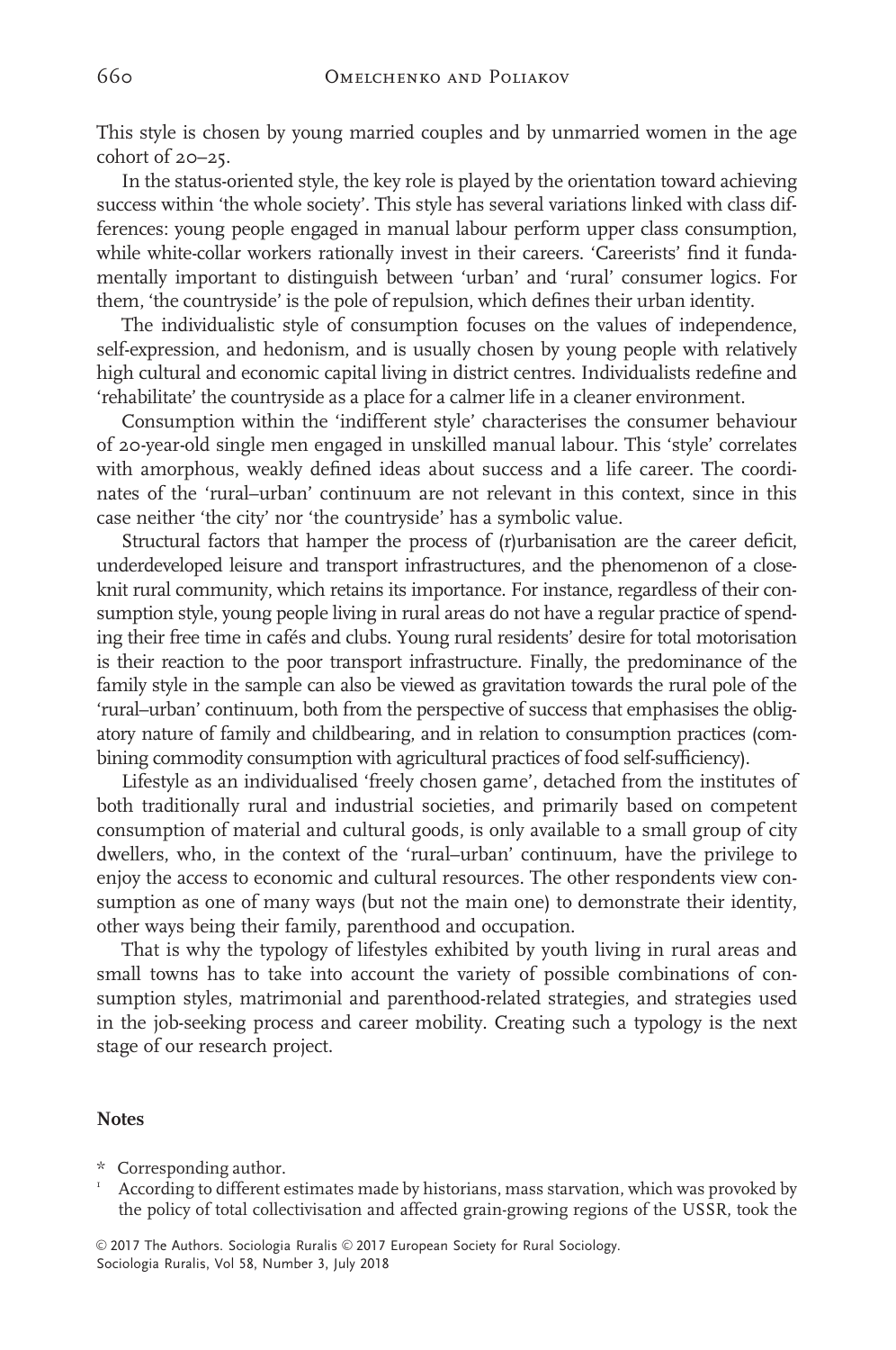lives of between 2 and 8 million people (Lorimer 1946; Urlanis 1974; Anderson and Silver 1985; Conquest 1986; Maksudov 1989; Tsaplin 1989; Ivnickij 2000).

- <sup>2</sup> This article presents the results of the project 'Work and Consumption in Russian Youth Life: Comparative Analysis of Rural and Urban Experiences' carried out within the framework of the Basic Research Program at the National Research University Higher School of Economics (HSE) in 2015.
- <sup>3</sup> The Russian law on youth defines the upper age bracket as 30. Nevertheless, for a number of groups (for example, the category of 'young families', which is of great interest to us), the bracket is set at 35. Kpome  $\pi$ oro, using the  $18-35$  range is a common practice in public opinion polls (for example, the ones conducted by the Russian Public Opinion Research Centre [https://wciom.ru/\)](https://wciom.ru/), and it is reflected in a number of monographs (see, Dubin 2013).
- <sup>4</sup> 'Pyaterochka' is a Russian chain of neighbourhood grocery stores managed by X5 Retail Group. 'Diksi' is a large retail chain of neighbourhood grocery stores. 'Semya' is a Russian chain of grocery stores.

# Acknowledgements

The results of the project 'Work and Consumption in Russian Youth Life: Comparative Analysis of Rural and Urban Experiences', carried out within the framework of the Basic Research Program at the National Research University Higher School of Economics (HSE) TZ-24–2016 in 2015, are presented in this work.

# References

- Anderson, B.A. and B.D. Silver (1985) Demographic analysis and population catastrophes in the USSR. Slavic Review 44 (3) pp. 517–536
- Bauman, Z. (2000) Liquid modernity (Cambridge: Polity)
- Beck, U. and E. Beck-Gernsheim (2002) Individualization (London, Thousand Oaks, CA and New Delhi: Sage)
- Bennett, A. (1999) Subcultures or neo-tribes? Rethinking the relationship between youth, style and musical taste. Sociology 33 (3) pp. 599–617
- Berreman, G.D., Y.A. Cohen, V.S. Doherty et al. (1978) Scale and social relations [and comments and reply]. Current Anthropology 19 (2) pp. 225–245
- Bezhan-Volk, Y. (2003) Osobennosti sel'skih gendernyh modelej. Sociologicheskie issledovanija 8 pp. 126–129.
- Bolotova, A.A. (2002) Formirovanie novyh kul'turnyh kodov v sovremennoj Rossii. Jekologicheskie poselenija: mezhdu gorodom i derevnej. Zhurnal sociologii i social'noj antropologii 5 (1) pp. 43–69
- Bondarenko, L. (2011) Zanyatost' na sele i diversifikatsiya sel'skoi ekonomiki. Ekonomika sel' skogo khozyaistva Rossii 1 pp. 71–76
- Chaney, D. (1994) The cultural turn: scene setting essays on contemporary cultural history (London: Routledge)
- Chaney, D. (1996) Lifestyles (London: Routledge)
- Chaney, D. (2002) Cultural change and everyday life (London: Palgrave Macmillan)
- Conquest, R. (1986) The harvest of sorrow: soviet collectivization and the terror-famine (Oxford: Oxford University Press)
- Corbin, J. and A. Strauss (2014) Basics of qualitative research (London: Sage)
- Dagevos, H., G. Overbeek and J. Vader (2004) Consuming rural goods and services: a consumeroriented comparative analysis (The Hague, Netherlands: LEI Wageningen UR)
- Dubin, B. (2013) Zhit' v Rossii na rubezhe stoletij. Sociologicheskie ocherki i razrabotki. (Moscow: Directmedia)

© 2017 The Authors. Sociologia Ruralis © 2017 European Society for Rural Sociology. Sociologia Ruralis, Vol 58, Number 3, July 2018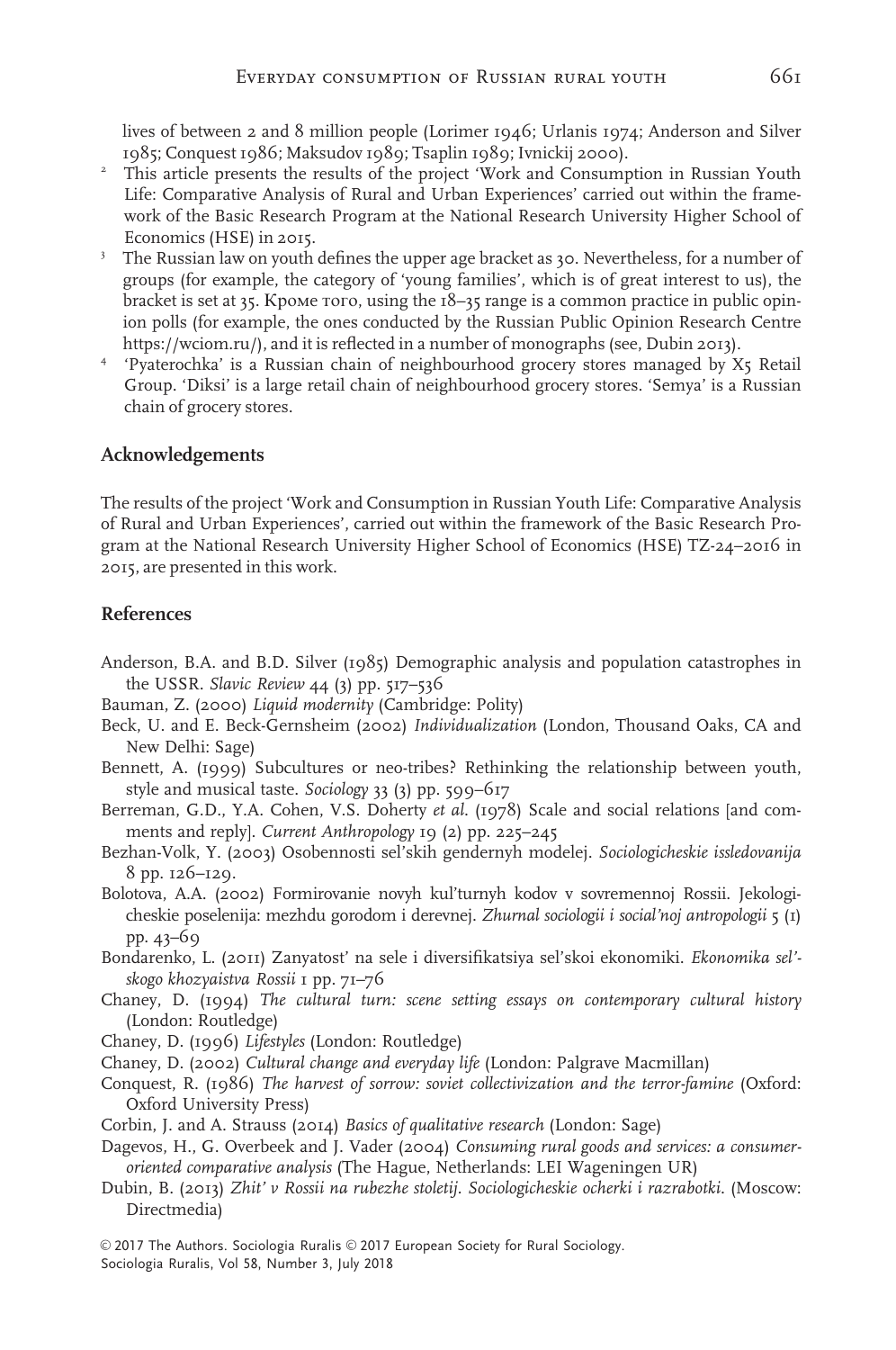- Dyatlov, V.I. (2008) «I togda mama vzyala obrez...» Samosud i otnoshenie k «chuzhakam» v obshchestvennom mnenii rossijskoj provincii 1990-h godov. Vestnik Evrazii (4) pp. 142–176
- Eaton, J.W., D. Solomonica and G. Nehushtan (1980) The rurban village: a follow-up study of moroccan villages in Israel (Rehovot, Israel: Settlement Study Centre), p. 29
- Efendiev, A. and I. Bolotina (2002) Contemporary Russian Village: On the Age of Times and Reforms. Institutional Analysis. The Universe of Russia 11 (4) pp. 83–125
- Fitzpatrick, S. (1974) Cultural revolution in Russia 1928-32. Journal of Contemporary History 9 (1) pp. 33–52
- Fitzpatrick, S. (1996) Stalin's peasants: resistance and survival in the Russian village after collectivization (Oxford: Oxford University Press)
- Giddens, A. (1991) Modernity and self-identity: self and society in the late modern age (Stanford, CA: Stanford University Press)
- Gorbachev, O.V. (2002) Na puti k gorodu: sel'skaja migracija v Central'noj Rossii (1946–1985 gg.) i sovetskaja model' urbanizacii (Moscow: Izdatel'stvo MPGU)
- Granberg, L. (2015) Strukturnye izmenenija v sel'skoj mestnosti Rossii i Finljandii—sravnitel'nyj analiz dvuh razlichnyh tipov obshhestva. Mir Rossii. Sociologija. Etnologija 24 (3) pp. 160–175
- Gurova, O. (2009) Moda i vizualizacija social'nyh izmenenij v sovremennom rossijskom gorode. Pp. 275–293 in P. Romanov and E. Jarskaja-Smirnova eds, Vizual'naja antropologija: gorodskie karty pamjati (Moscow: Variant, CSPGI)
- Halfacree, K. (2012) Heterolocal identities? Counter-urbanisation, second homes, and rural consumption in the era of mobilities. Population, Space and Place 18 (2) pp. 209–224
- Il'in, V.I. (2005) Obshhestvo potreblenija: teoreticheskaja model' i rossijskaja real'nost'. Mir Rossii 14 (2) pp. 3–40
- Ivnickij, N.A. (2000) Repressivnaja politika sovetskoj vlasti v derevne (1928–1933 gg.) (Moscow: IRI RAN)
- Jackson, K.T. (1985) Crabgrass frontier: the suburbanization of the United States (Oxford University Press).
- Khagurov, A.A. (2009) Nekotorye metodologicheskie aspekty issledovanija rossijskogo sela. Sociologicheskie Issledovanija 2 pp. 95–101
- Kozlovskij, V.V. (2011) Obshhestvo potreblenija i civilizacionnyj porjadok sovremennosti. Zhurnal sociologii i social'noj antropologii 14 (5) pp. 55–65
- Kuljasova, A.A. (2004) Jekonoosfernoe poselenie «Tiberkul'»: v poiskah al'ternativnogo obraza zhizni. Ekoposelenija v Rossii i SShA. Trudy CNSI 10 pp. 63–93
- Kuljasova, I.P. and A.A. Kulyasova (2008) Ekoposeleniya-novaya forma sel'skih soobshestv v Rossii (in Russian)/Ecovillages as a new form of rural communities in Russia. Ecology and life 10 pp. 20–26
- Lash, S. and J. Urry (1993) Economies of signs and space (London: Sage)
- Li, Y. (2011) Social structure and informal social control in rural communities. International Journal of Rural Criminology  $I$  (1) pp. 63–88
- Little, J., R. Panelli and A. Kraack (2005) Women's fear of crime: a rural perspective. Journal of Rural Studies 21 (2) pp. 151–163
- Logunova, O.S. and S.G. Davydov (2011) Osobennosti potreblenija novyh media zhiteljami juzhnogo sela. Vestnik Udmurtskogo Universiteta 3 (1) pp. 40–48
- Lorimer, F. (1946) The population of Soviet Union: history and Prospects (Geneva, Switzerland: League of Nations)
- Lynch, K. (2005) Rural-urban interaction in the developing world (London New York: Routledge)
- Maksudov, S. (1989) Poteri naselenija SSSR (Benson, Vermont: Chalidze Publications)
- Marsden, T. (1999) Rural futures: the consumption countryside and its regulation. Sociologia Ruralis 39 (4) pp. 501–526
- Mason, R.J. and L. Nigmatullina (2011) Suburbanization and sustainability in metropolitan Moscow. Geographical Review 101 (3) pp. 316–333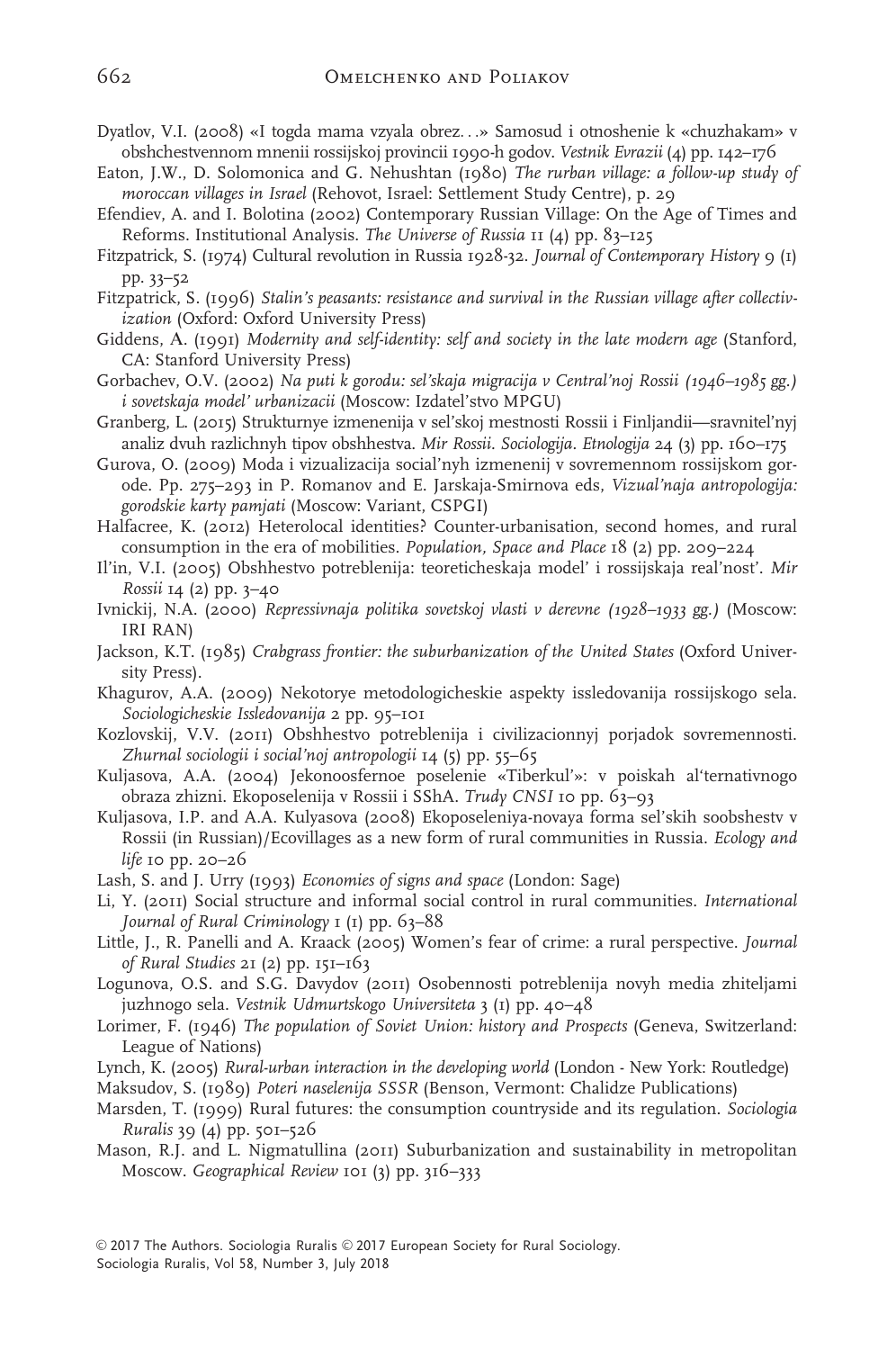- McLaughlin, D.K., D.T. Lichter and G.M. Johnston (1993) Some women marry young: transitions to first marriage in metropolitan and nonmetropolitan areas. Journal of Marriage and the Family 55 (4) pp. 827–838
- Mieszkowski, P. and E.S. Mills (1993) The causes of metropolitan suburbanization. The Journal of Economic Perspectives 7 (3) pp. 135–147
- Miles, S. (2000) Youth lifestyles in a changing world (London, United Kingdom: McGraw-Hill Education)
- Mkrtchjan, N.V. (2014) O vlijanii migracii na vozrastnoj sostav naselenija regionov, gorodov i rajonov Rossii. Nauchnye trudy: institut narodnohozjajstvennogo prognozirovanija RAN 12 pp. 381–396
- Newby, H. (1977) In the field: reflections on the study of Suffolk farm workers. Pp. 108–129 in C. Bell and H Newby eds, Doing sociological research (London: George Allen and Unwin)
- Novikova, L.S. (2011) Hipstery: novye potrebitel'skie strategii molodezhi. Pp. 127–144 in Novye molodezhnye dvizhenija i solidarnosti Rossii 10 ( Ul'janovskij gosudarstvennyj universitet)
- Okhotskiy, E.V. (2016) Rossija v tiskah globalizacii, krizisa i vneshnego sankcionnogo davlenija. Rossijskij zhurnal pravovyh issledovanij 2 pp. 122–132
- Olson, L. and S. Adon'eva (2016) Tradiciya, transgressiya, kompromisc: Miry russkoj derevenskoj zhenshchiny (Moscow: Novoe Literaturnoe Obozrenie)
- Omelchenko, E. (2002) Stilevye strategii zanjatosti i ih gendernye osobennosti. Sociologicheskie issledovanija 11 pp. 36–47
- Omelchenko, E. (2004) Subkultury i kulturnye strategii na molodezhnoj scene konca XX veka: kto kogo? Neprikosnovennyj Zapas. Debaty o politike i kul'ture 36 pp. 53–61
- Omelchenko, E., Y. Andreeva, E. Arif and S. Polyakov (2016) Where Do Time and all of the Money go? Consumer Strategies of Urban Youth in Modern Russia. Economics & Sociology 9 (4) pp. 176–190
- Overbeek, G. (2009) Rural areas under urban pressure in Europe. Journal of Environmental Policy and Planning 11 (1) pp. 1–7
- Overbeek, G. and I. Terluin (2006) Rural areas under urban pressure: case studies of rural-urban relationships across Europe (The Hague, Netherlands: LEI Wageningen UR)
- Paciorkovskij, V.V. (2010) Sel'sko-gorodskaja Rossija (Moscow: ISJePN RAN)
- Poltavceva, A.O. (2003) Molodezhnye deviacii v Primor'e. Sociologicheskie issledovanija 4 pp. 135–138
- Roshhina, Y. (2012) Dinamika i struktura potreblenija alkogolja v sovremennoj Rossii. Pp. 238–257 in Vestnik Rossijskogo monitoringa jekonomicheskogo polozhenija i zdorov'ja naselenija NIU VShE (RLMS-HSE) (Izdatel'skij dom NIU VShE)
- Saldaña, J. (2015) The coding manual for qualitative researchers (London: Sage)
- Shanahan, M.J. Jr, G.H. Elder, M. Burchinal et al. (1996a) Adolescent paid labor and relationships with parents: early work-family linkages. Child Development 67 2183–2200
- Shanahan, M.J. Jr, G.H. Elder, M. Burchinal et al. (1996b) Adolescent earnings and relationships with parents: the work-family nexus in urban and rural ecologies. Pp. 97–128 in J. T. Mortimer and M. D. Finch eds, Adolescents, work, and family: an intergenerational developmental analysis (Thousand Oaks, CA: Sage)
- Shanin, T. (ed). (2002) Refleksivnoe krest'janovedenie (Moscow: Rosspen)
- Shubina, L.V., A.P. Homjakova, D.V. Mal'ceva et al. (2014) Al'ternativnye sel'skie poselenija v Rossii: stihijnaja vnutrennjaja emigracija ili osoznannyj transfer v budushhee. Labirint. Zhurnal social'no-gumanitarnyh issledovanij 2 pp. 64–77
- Sortheix, F.M., A. Olakivi and K. Helkama (2013) Values, life events, and health: A study in a Finnish rural community. Journal of Community & Applied Social Psychology 23 (4) pp. 331–346
- Staroverov, V.I. (2004) Rezul'taty liberal'noj modernizacii rossijskoj derevni. Sociologicheskie issledovanija 12 pp. 64–73